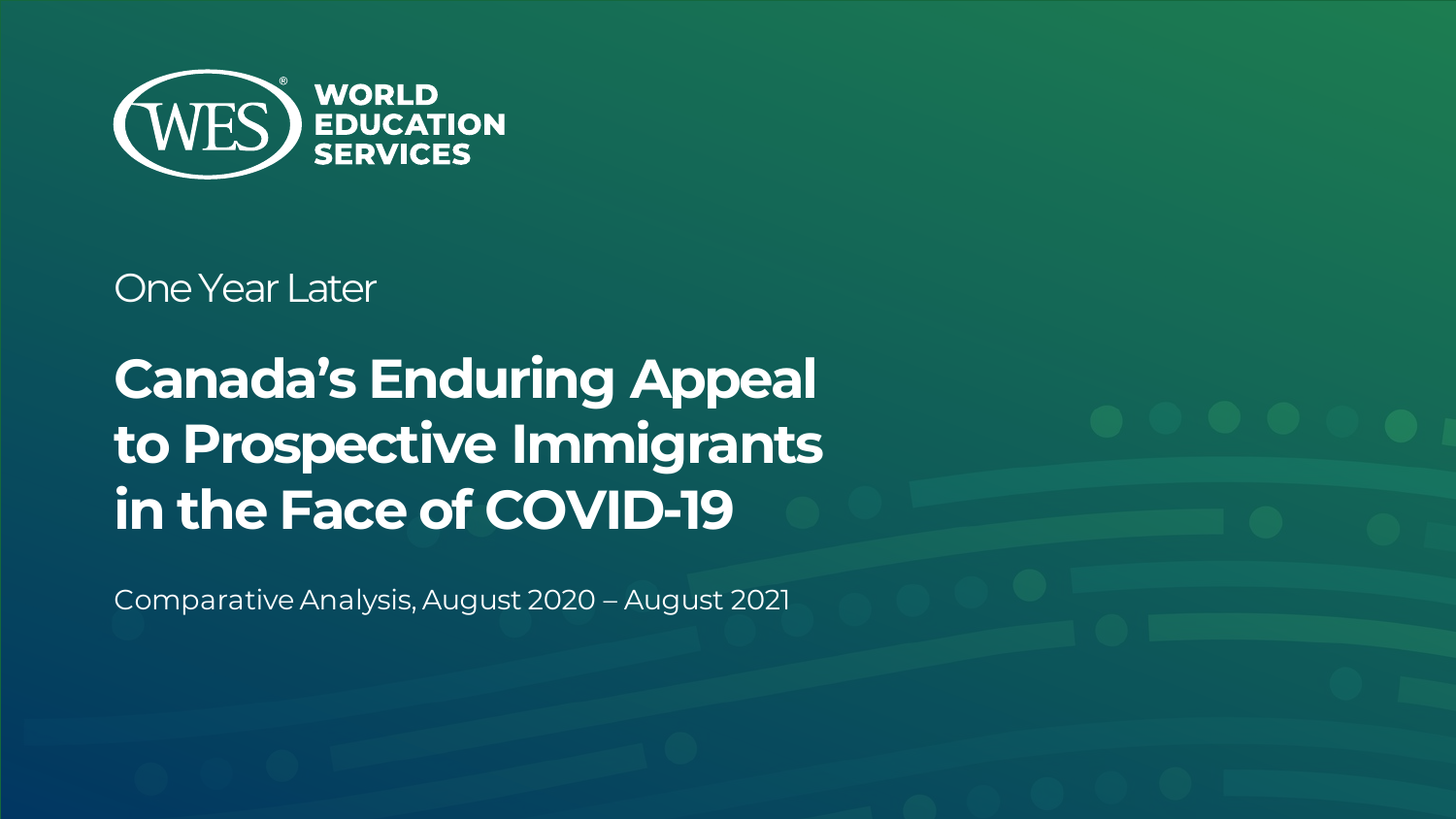## **Contents**

- I. [Executive Summary](#page-2-0)
- [II. Context](#page-4-0)
- [III. Profile of Respondents](#page-7-0)
- [IV. Results](#page-10-0)
- [V. Appendix: Methodology & Survey Metrics](#page-24-0)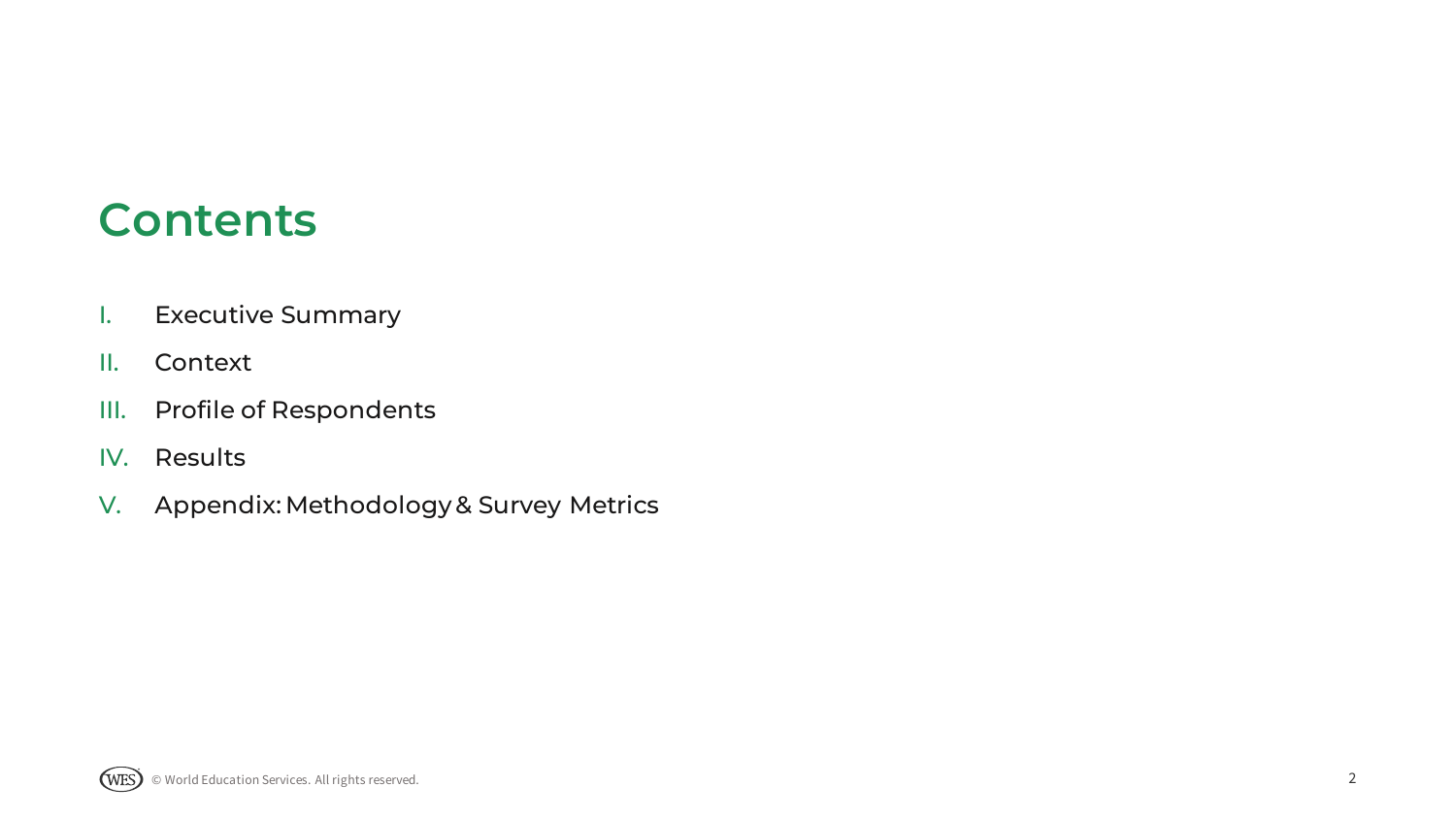## <span id="page-2-0"></span>**I. Executive Summary**

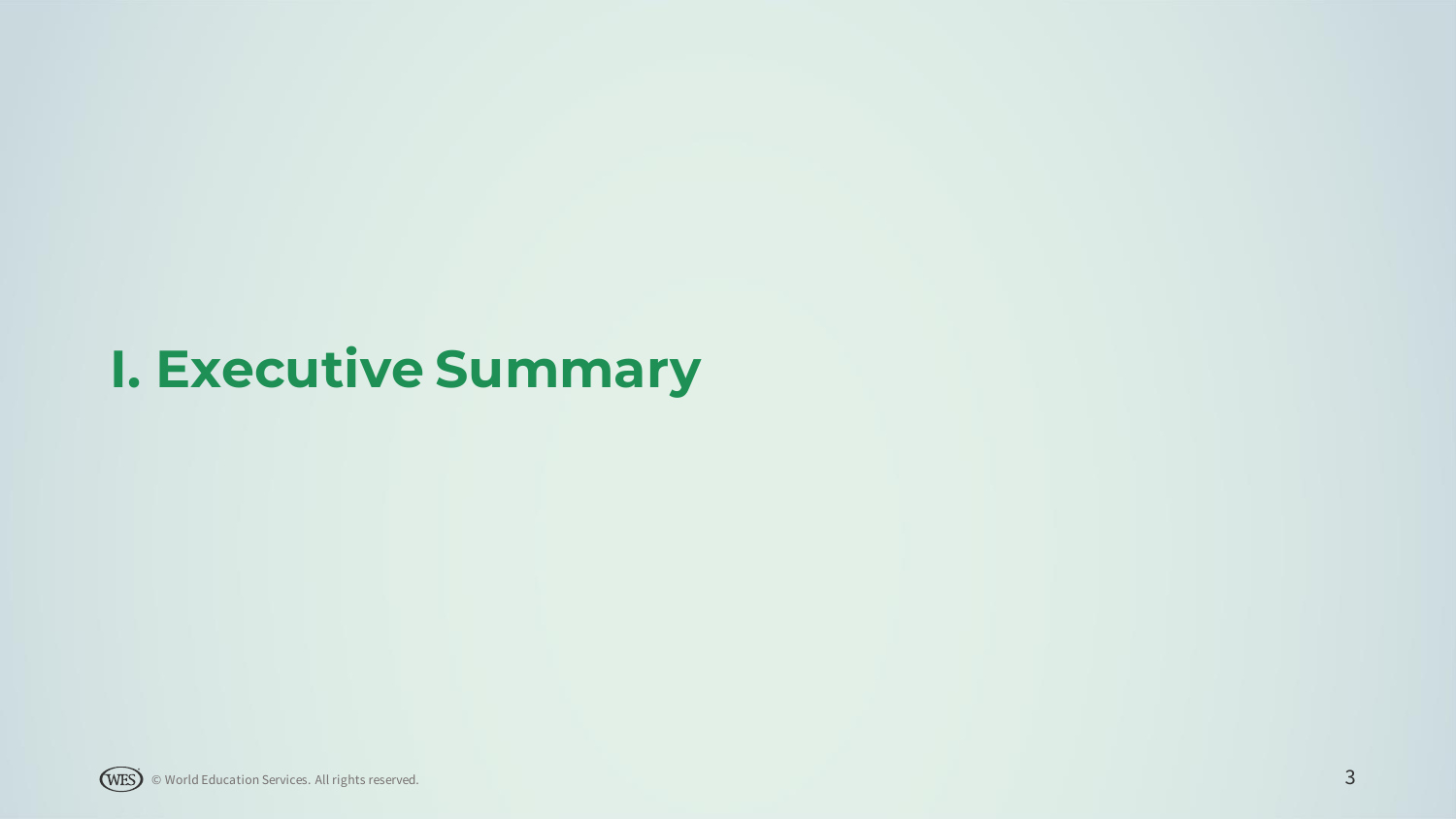## **Executive Summary**

In 2020, WES conducted a series of surveys of individuals who applied for a WES academic credential evaluation for immigration purposes. Our goal was to better understand the impact of the COVID-19 pandemic on immigration plans. In August 2021, WES repeated the survey to compare responses and determine what had changed in light of the evolving pandemic context: To what extent were people still interested in immigrating to Canada? What was making them more or less interested? Over the past year, how had key factors affected their interest in immigration?

This report compares results from surveys distributed in August 2020 and August 2021. The 2021 survey received 13,138 valid responses; these were compared with the 13,953 valid responses from the August 2020 survey.

Complete survey metrics and methodology can be found in Part V: Appendix.

#### **Key Findings**

**Interest in immigrating to Canada remains high.** Survey results show no decrease since 2020 in respondents' interest in immigrating. Between 2020 and 2021, the proportion of respondents who indicated that the pandemic would have no impact on their immigration plans rose from 48.3% to 51.5%. In both years, the proportion of respondents who indicated that the pandemic would either have "no impact" or make them "more interested" was over 90%.

**Respondents anticipate a positive impact on the availability of jobs in their occupation/sector in Canada.** The proportion of respondents who expected that the pandemic would negatively impact job availability in Canada decreased from 45% to 33% year over year, while those who expected a positive impact rose from 27% in 2020 to 35% in 2021.

**A positive perception of the ability of the government and health care system in Canada to manage the pandemic is having a positive impact on interest in immigrating**. Fifty-eight percent (58%) of respondents indicated that they were more interested in immigrating to Canada because of the ability of the Canadian Government and health care system to manage the pandemic and care for COVID-19 patients.

**There is a significant increase in the proportion of respondents who are interested in immigrating to a country other than Canada.** The proportion of respondentswho indicated that they were likely to immigrate to a country other than Canada as a result of the pandemic rose from 13% in 2020 to 22% in 2021.

**The pandemic has not been a significant factor in delaying immigration plans**. The proportion of respondents who indicated that they were likely to delay immigrating to Canada to a future date fell from 35% in 2020 to 21% in 2021.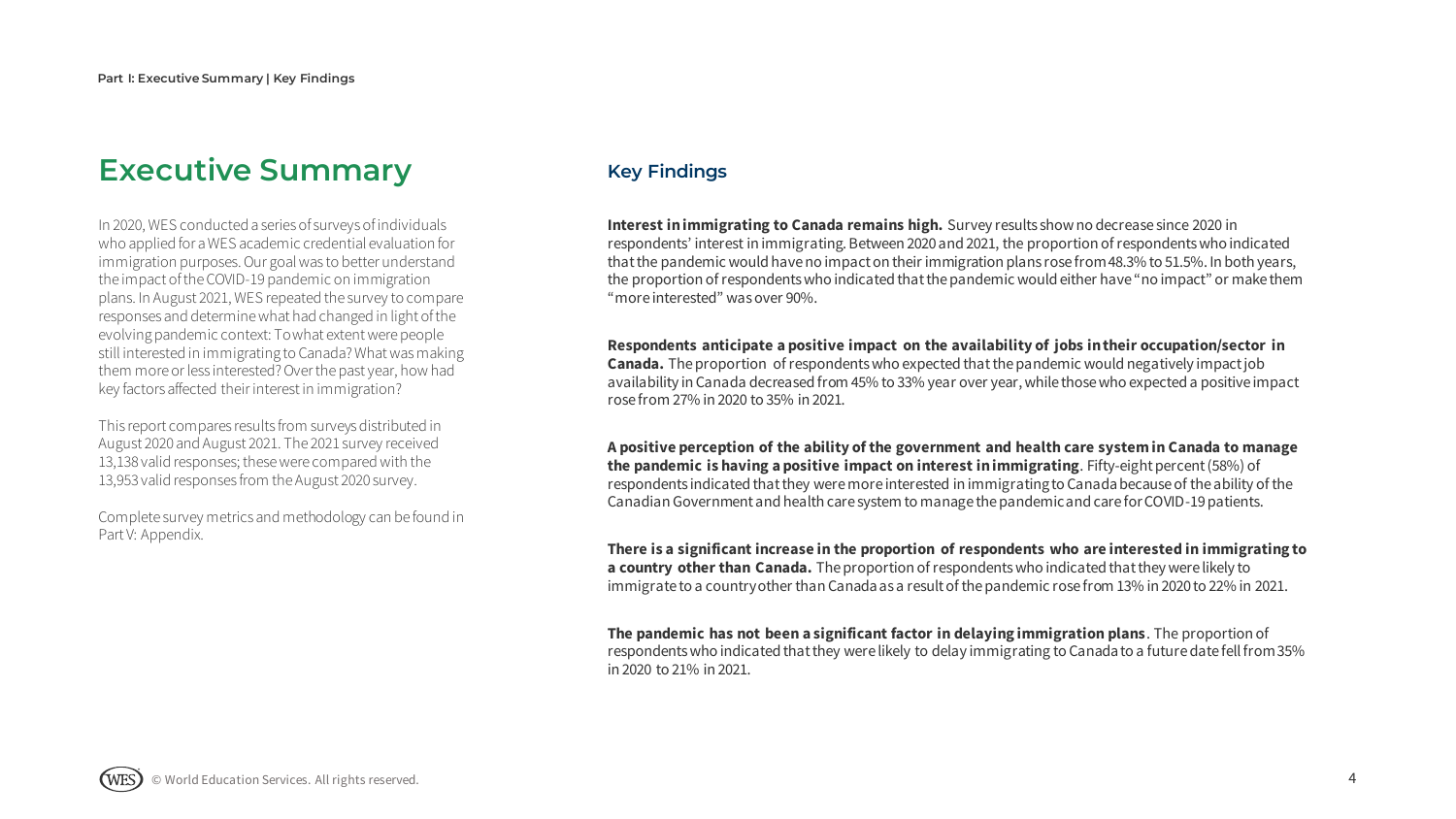## <span id="page-4-0"></span>**II. Context**

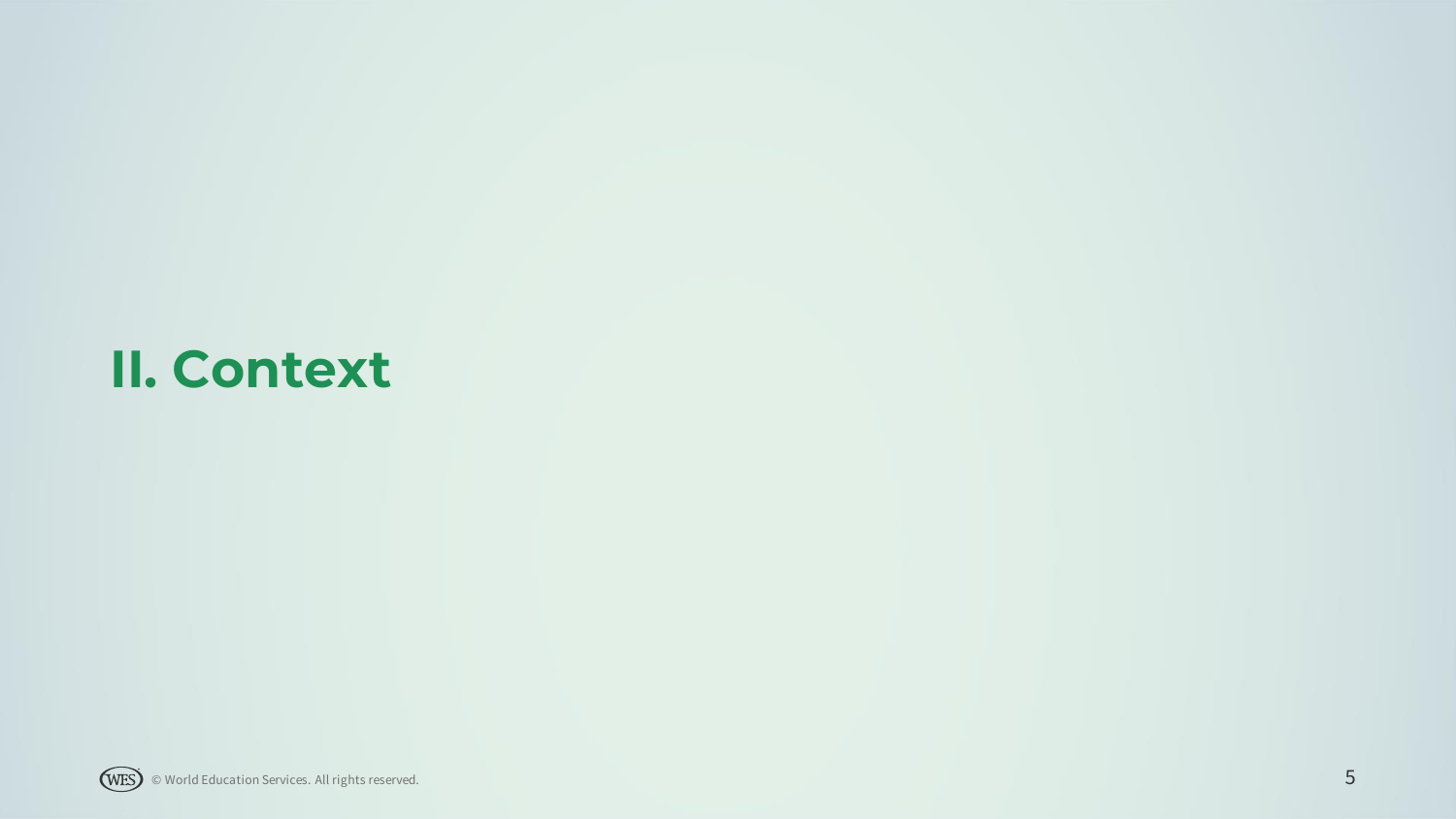#### **Part II: Context**

#### **The Changing Immigration and Employment Context**

The Canadian Government remains committed to ambitious immigration levels. On December 23, 2021, the government announced that it had reached its target of 401,000 new permanent residents for 2021 – surpassing the previous record set in 1913. A focus [remains](https://pm.gc.ca/en/mandate-letters/2021/01/15/archived-minister-immigration-refugees-and-citizenship-supplementary) on welcoming immigrants who can support both the immediate economic recovery as well as longer-term labour market needs; however, important emphasis is also placed on family reunification and refugee resettlement, particularly in the context of ongoing refugee crises around the world.

The first three months of 2021 saw the [largest](https://www.cicnews.com/2021/04/express-entry-q1-2021-report-canada-smashes-record-as-it-eyes-401000-immigration-goal-0417684.html#gs.echl54) number of Invitations to Apply (ITAs) issued through Express Entry since 2015, the year the program was launched (44,124) – more than double the number issued over the first three months of 2020. On February 13, 2021, IRCC issued a [historic](https://www.canada.ca/en/immigration-refugees-citizenship/news/notices/skilled-workers-in-canada.html) singleday Express Entry draw with 27,332 ITAs for individuals from the Canadian Experience Class (CEC) of Express Entry. By September 24, 2021, the number of ITAs issued in that year [surpassed](https://www.immigration.ca/canada-surpasses-annual-express-entry-ita-record-with-months-to-spare) the total number of ITAs in all of 2020 (107,350). To date, the [majority](https://www.canada.ca/en/immigration-refugees-citizenship/corporate/mandate/policies-operational-instructions-agreements/ministerial-instructions/express-entry-rounds.html)of ITAs issued in 2021 have been for CEC applicants, who are temporary residents already living in Canada.

While the economic and labour market impacts were substantial at the beginning of the pandemic, there has been a gradual decrease in rates of unemployment, from a high of 13.7% in May 2020, to 6.7% in October 2021. While the overall unemployment rate has decreased, recovery in sectors that employ a high percentage of newcomers has been less robust. As of November 2021, labour market and skill shortages were still evident in a variety of sectors throughout the country. These changes are important to note in order to better contextualize and compare survey responses.

#### **Express Entry Draws Month by Month (2020–2021)**

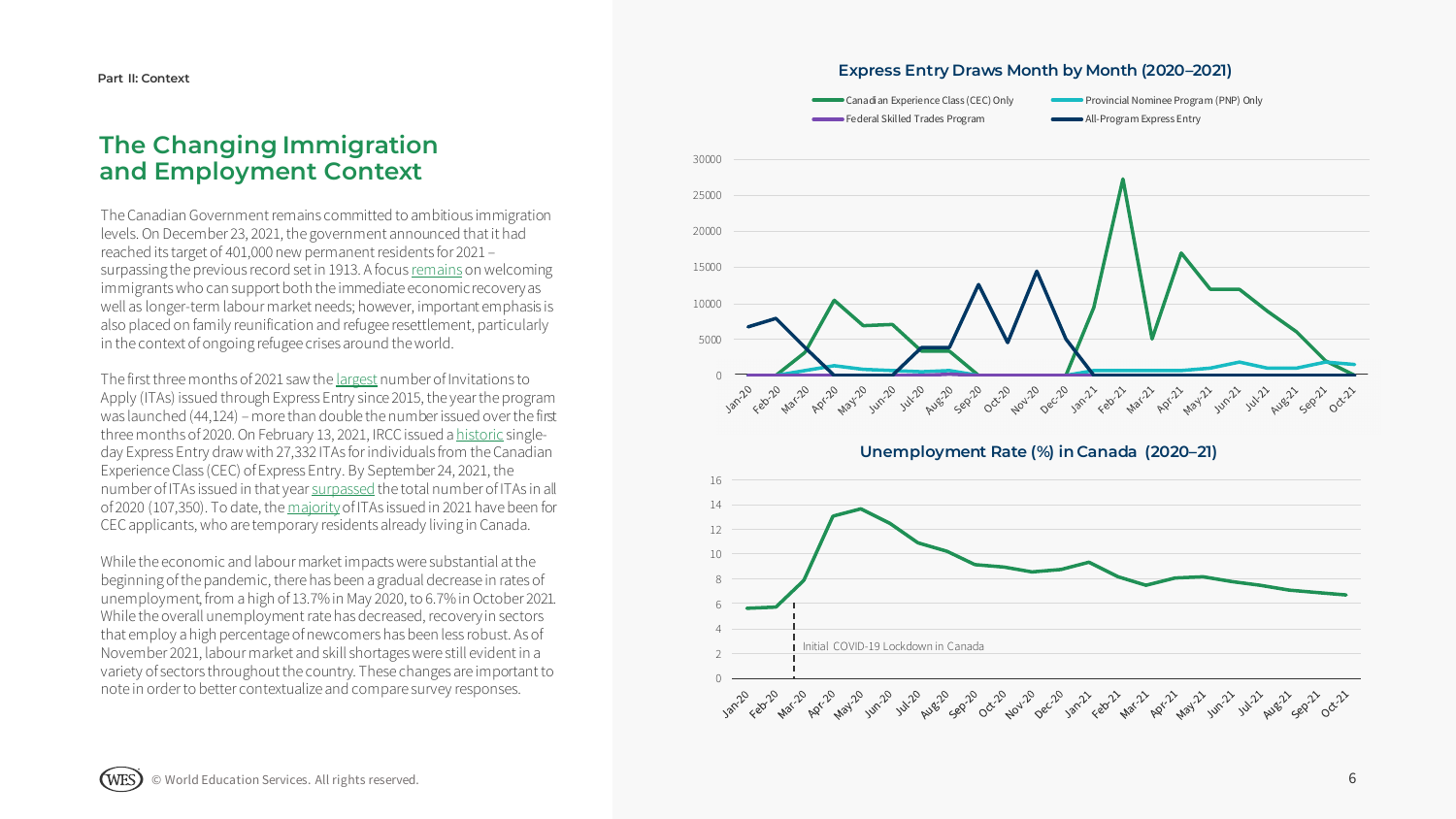### **Processing Times and Travel Restrictions**



Since 2020, the Government of Canada has gradually reduced travel restriction measures; however, most individuals who enter the country are still [subject](https://www.canada.ca/en/immigration-refugees-citizenship/corporate/publications-manuals/operational-bulletins-manuals/service-delivery/coronavirus/travel-restrictions.html) to specific travel restrictions, COVID-19 screenings, and quarantine requirements. Currently all individuals entering Canada are assessed against specific restrictions, including whether their purpose of travel is essential (non-discretionary) or not.

Groups exempt from travel restrictions:

- Canadian citizens, permanent residents, and protected persons
- Immediate family members
- Extended family members traveling for non-discretionary purposes for compassionate reasons (for example, to attend a funeral or end of life ceremony, to assist in pregnancy or birth, or to provide elder care)
- [International students](https://www.canada.ca/en/immigration-refugees-citizenship/corporate/publications-manuals/operational-bulletins-manuals/service-delivery/coronavirus/temporary-residence/study-permit/travel.html#sec1.3) and accompanying family members (may enter if approved for a valid study permit and enrolled in an institution with a COVID-19 readiness plan *and* a credible plan for quarantine)
- [Temporary workers](https://www.canada.ca/en/immigration-refugees-citizenship/corporate/publications-manuals/operational-bulletins-manuals/service-delivery/coronavirus/temporary-residence/work-permit.html) may enter Canada for non-discretionary purposes if they have a valid work permit



The pandemic has caused significant delays in the processing times of immigration applications.

In March 2021, the *Toronto Star*[reported](https://www.thestar.com/news/canada/2021/03/27/nanny-state-canada-has-left-its-foreign-caregivers-in-a-stalled-system-thats-derailing-lives-critics-say.html) that there was a backlog of at least 9,100 applications from caregivers seeking permanent residence. There have also been delays in issuing study permits to international students, resulting in some students beginning their courses virtually from abroad or [deferring](https://thepienews.com/news/canada-international-students-defer-to-january-2022/) their start dates to 2022. As of September 2021, approximately 60,000 study permit applications from international students submitted after May 15 remained to be processed.

The government [lifted](https://www.cicnews.com/2021/10/express-entry-q3-2021-focus-on-cec-and-pnp-candidates-1019351.html#gs.fgjxn5) travel restrictions for individuals with Confirmation of Permanent Residence (COPR) documents on June 21, 2021. Until that date, however, many COPR holders had been prevented from entering Canada, resulting in [expired documentation](https://www.cicnews.com/2021/08/future-canadians-still-cannot-immigrate-despite-eased-travel-measures-0818622.html#gs.fghctm) and continued delays as IRCC worked to re-issue valid or current immigration documents.

In October 2021, IRCC reported a backlog of 1.8 million applications, including 140,000 applications for permanent residency through Express Entry. It is estimated that the backlog could take up to [three years](https://www.cicnews.com/2021/11/canadian-politicians-take-to-social-media-to-highlight-issues-at-ircc-1119609.html#gs.fokrom) to clear.

The shift to remote operations and service delivery has spurred a move toward digitizing Canadian [immigration processes; a \\$430 million investment is included in the 2021 budget to "](https://www.immigration.ca/canada-budget-2021-boosts-immigration-programs)develop and deliver an enterprise-wide digital platform" which is expected to improve application processing "as early as 2023."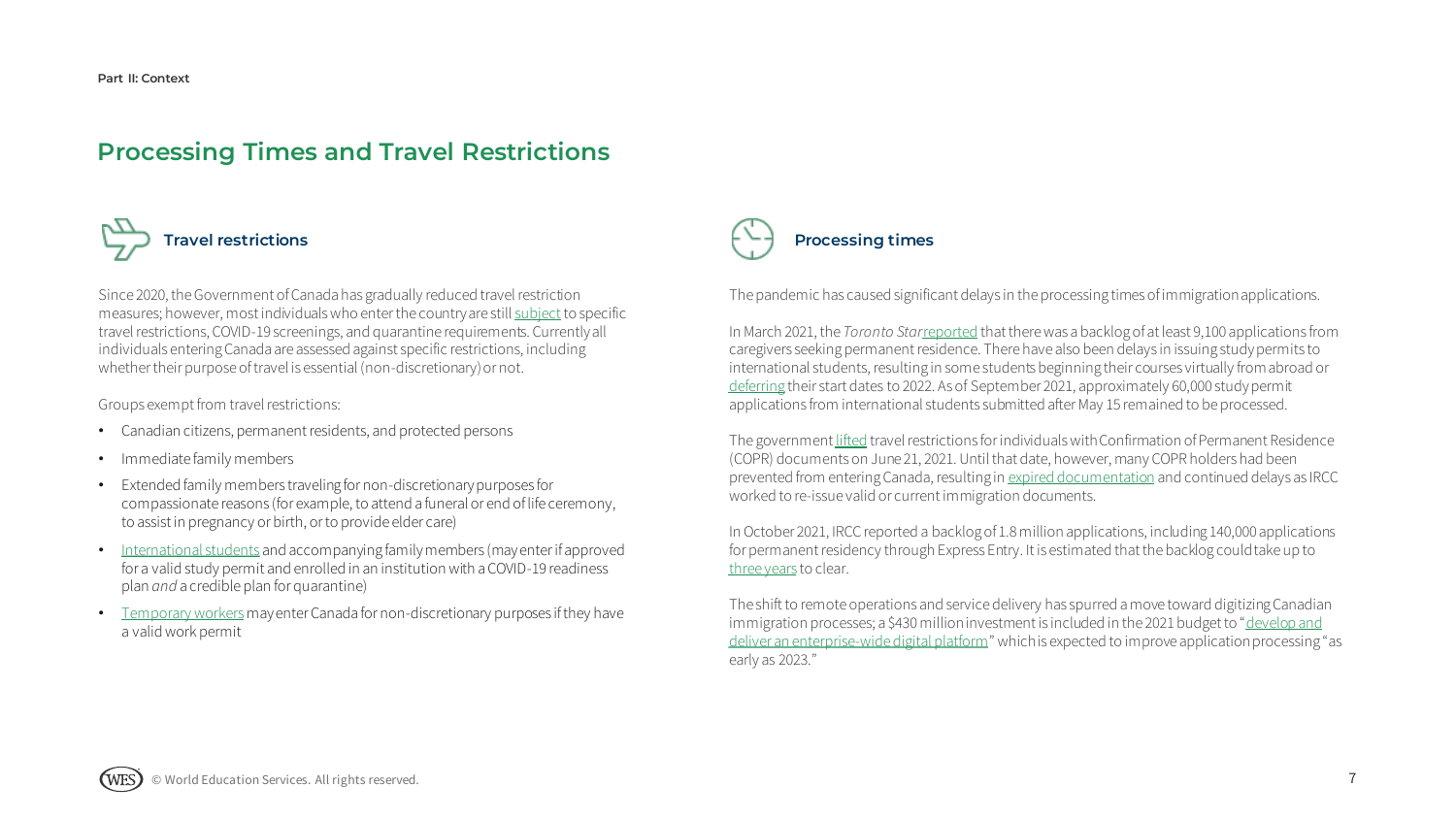# <span id="page-7-0"></span>**III. Profile of Respondents**

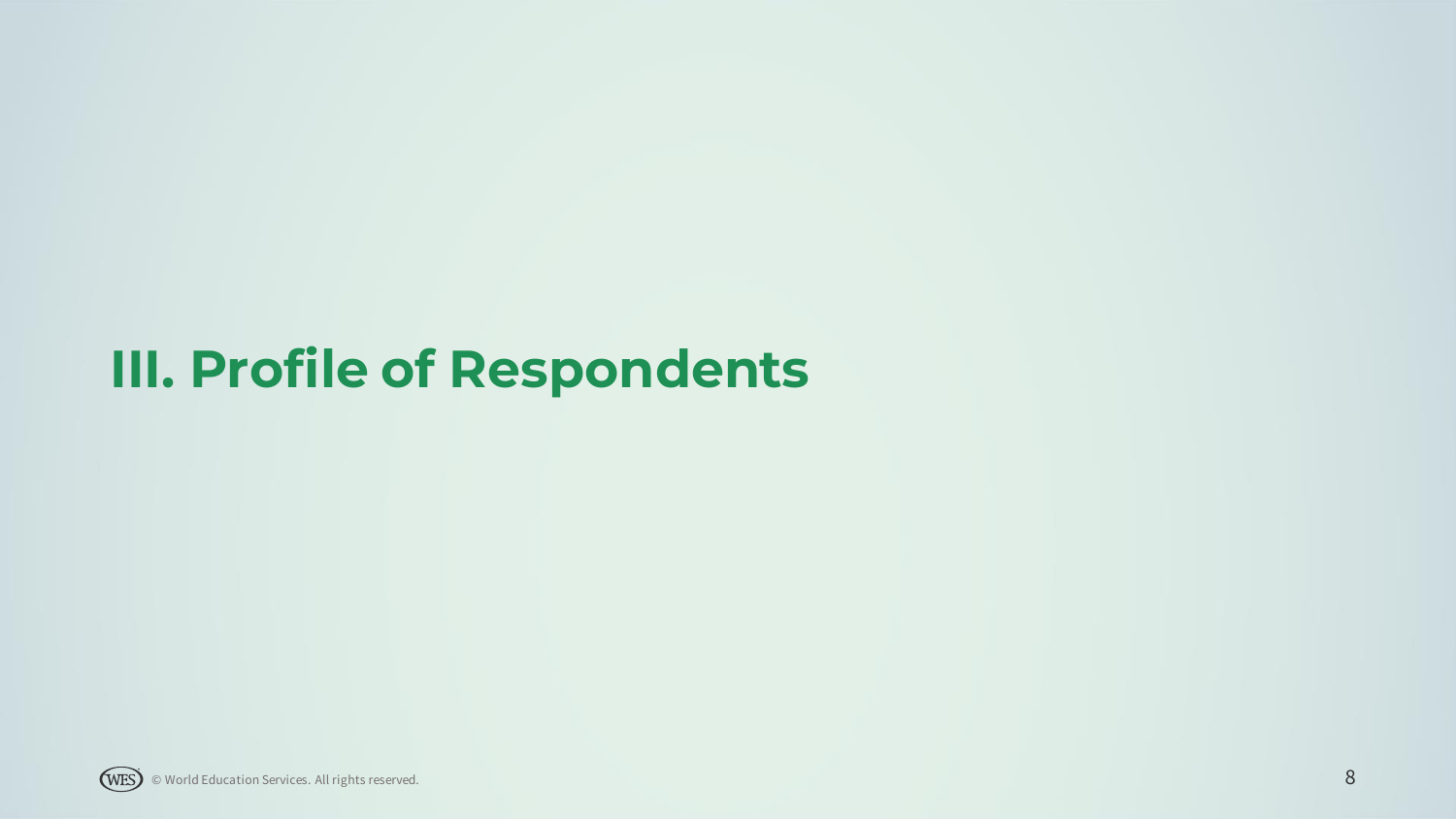#### **India, Nigeria, and the Philippines remain the top three countries of citizenship of survey respondents**

Survey respondents are individuals who have applied for a WES credential evaluation for the purpose of immigrating to Canada. There is no overlap of respondents between 2020 and 2021.

Given the fluid nature of international migration, the survey distinguishes between the country of residence and country of citizenship of respondents. In 2021, the top five countries of **citizenship**were India, Nigeria, the Philippines, Lebanon, and Pakistan.\* However, the top five countries of **residence** were India, Canada, Nigeria, United Arab Emirates, and the Philippines, indicating that some Indian, Filipino, and Pakistani respondents were living in Canada or the Gulf region when they completed the survey.

India is the [number one](https://www.canada.ca/en/immigration-refugees-citizenship/corporate/publications-manuals/annual-report-parliament-immigration-2020.html) source country of economic immigrants to Canada. In 2020, 45% of respondents were Indian citizens; however, in 2021, the proportion of Indian respondents dropped to 35%. This decrease can be linked to the impacts of the pandemic in India, which contributed to significantly reduced immigration to Canada between 2020 and 2021. This reduction is reflected in the drop in WES application volumes from India during the early months of the pandemic.

\* Top 5 countries of respondents do not correspond with the top 5 countries of WES applicants due to low survey response rates of individuals from China.

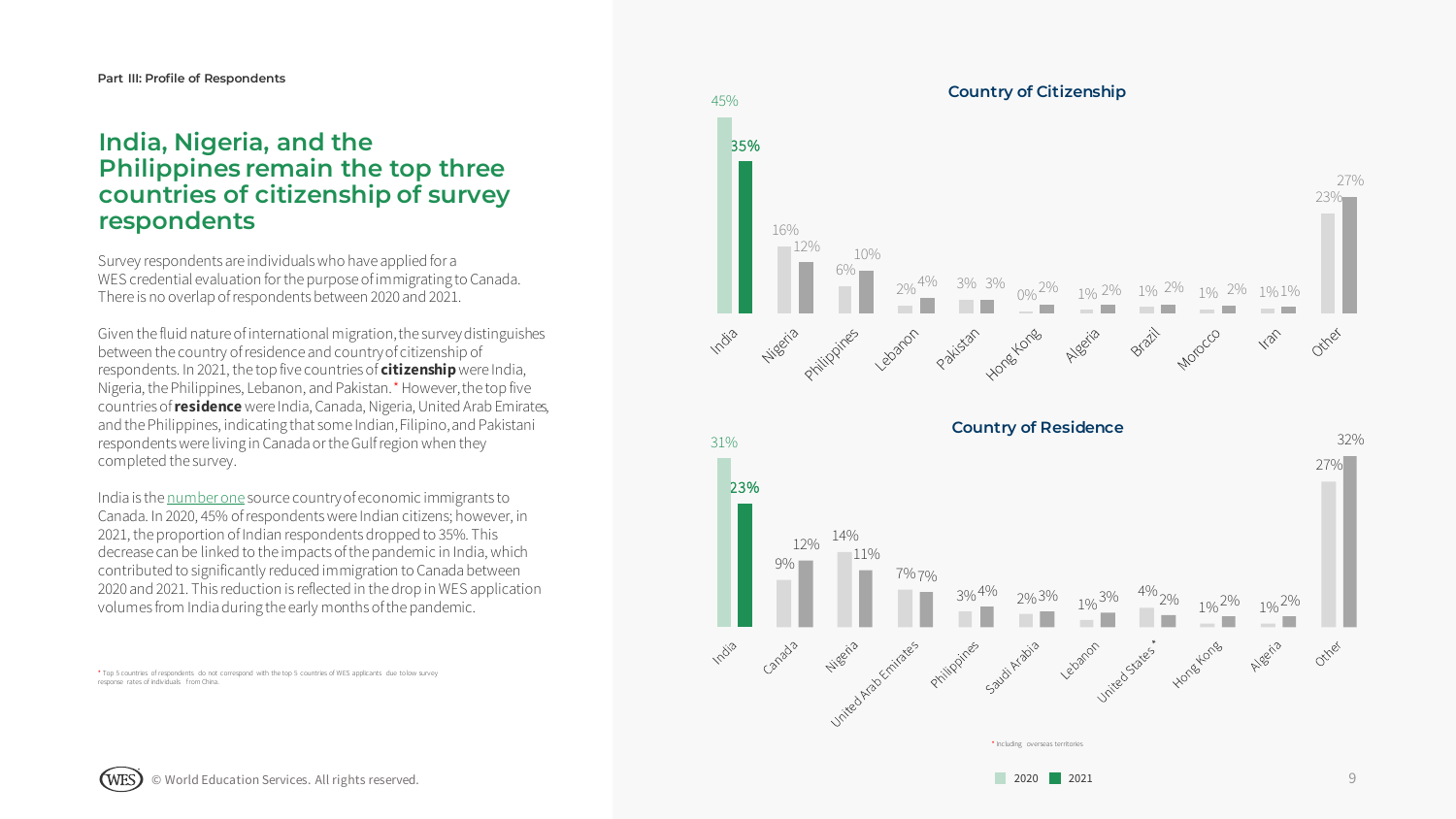#### **In both years, a majority of respondents living in Canada were on temporary work permits.**

In 2020, 9% of respondents were living in Canada\* and by 2021, this increased to 12%. Of these, the majority were in Canada on temporary work permits (77% in 2020 and 71% in 2021). These findings align with an increase in recent decades in the proportion of individuals who immigrate to Canada through a two-step process, first arriving as temporary residents, and then applying for permanent residency while already living and working in Canada. Throughout the pandemic, the Canadian government is focusing on prioritizing Express Entry draws for economic immigrants from the Canadian Experience Class (CEC) who are already living in Canada as temporary workers or students and have Canadian work experience.

In both years, the gender distribution\*\* and age range of respondents were fairly typical of economic immigrants to Canada.

\* Individuals who had already received Confirmation of Permanent Residency in Canada were disqualified from the rest of the survey and are not included in these statistics or analysis.

\*\* "Other" was provided as an option for gender and was selected by 0% of respondent in both years.

(WES)



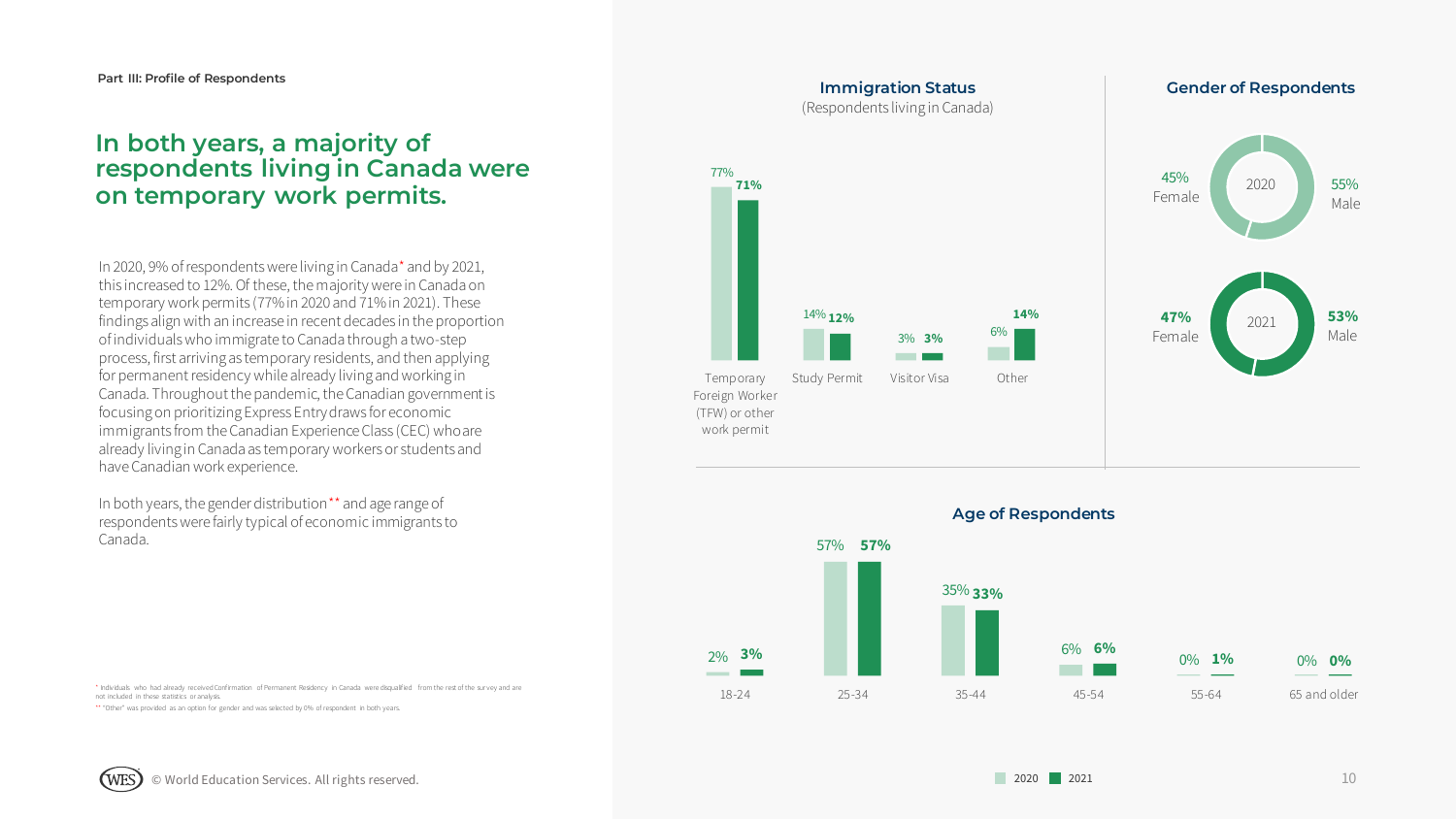## <span id="page-10-0"></span>**IV. Results**

## Expectations About the Economic Impact of COVID-19 in Canada and Abroad

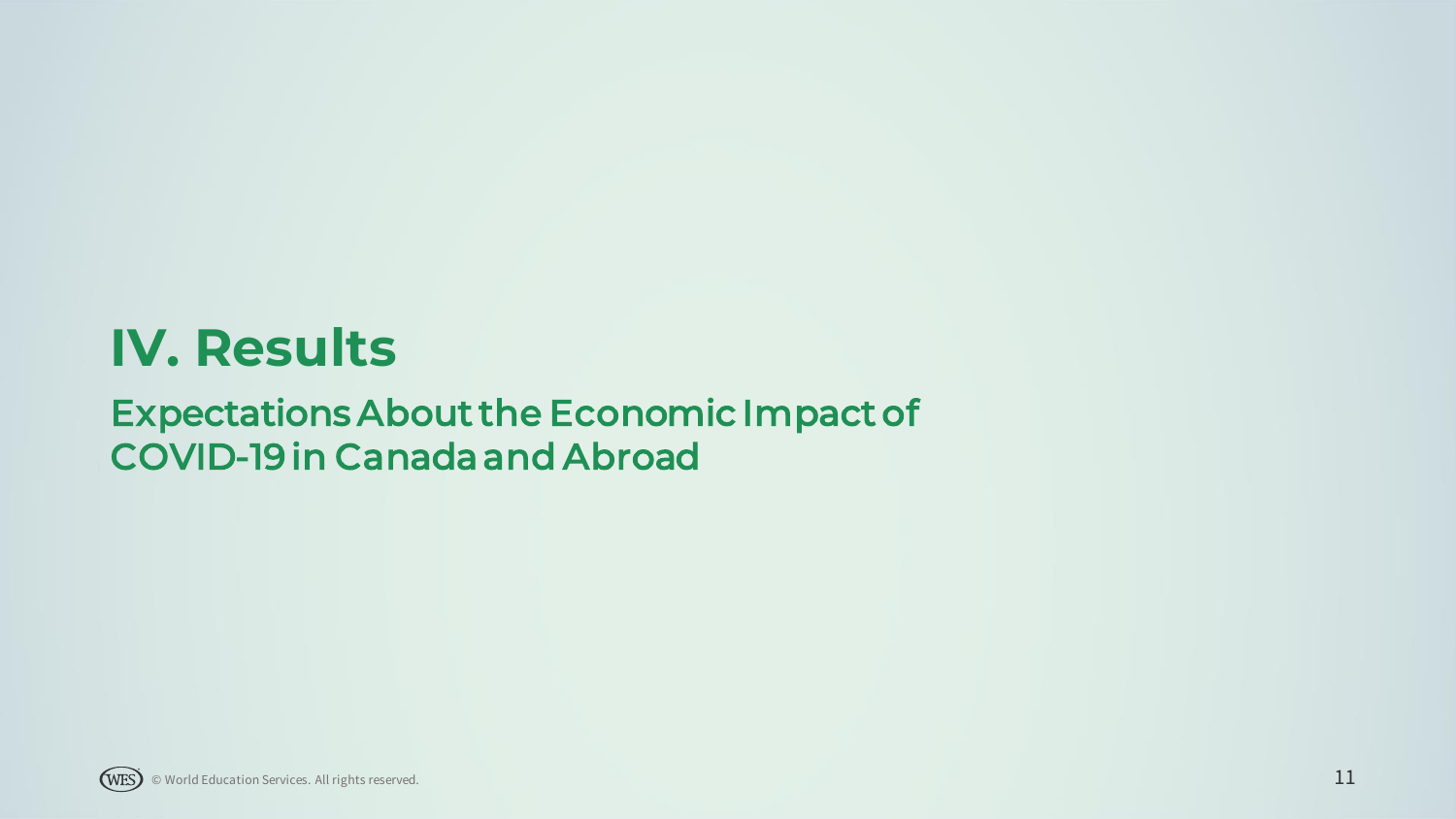### **More respondents think that the pandemic will positively impact job availability in their occupation or sector.**

While the pandemic has negatively impacted certain industries, particularly the [service industry,](https://www150.statcan.gc.ca/n1/pub/45-28-0001/2021001/article/00020-eng.htm) it has also created new employment opportunities in other areas, including health care, information technology, and transportation. Survey results suggest that prospective immigrants are more optimistic about job availability in Canada over a year into the pandemic.

Interestingly, between 2020 and 2021, there was an increase in the percentage of respondents who expected that the COVID-19 pandemic would have a positive impact on the availability of jobs in their occupation or sector, both in their home countries and in Canada.

The proportion of respondents who expected that there would be either no impact or a positive impact on the availability of jobs in their home country increased from 40% in 2020 to 51% in 2021.

Findings are similar in the Canadian context: Between 2020 and 2021, the proportion of respondents who indicated that the pandemic would negatively impact the availability of jobs in their occupation or sector in Canada decreased from 45% to 33%, while those who expected either no impact or a positive impact rose from 55% to 67%. **"To what degree do you expect COVID-19 to positively or negatively impact the availability of jobs in your occupation/sector in your home country/Canada …"** 

Impact of COVID-19 on availability of jobs in my occupation/sector in my home country

Impact of COVID-19 on availability of jobs in my occupation/sector in Canada

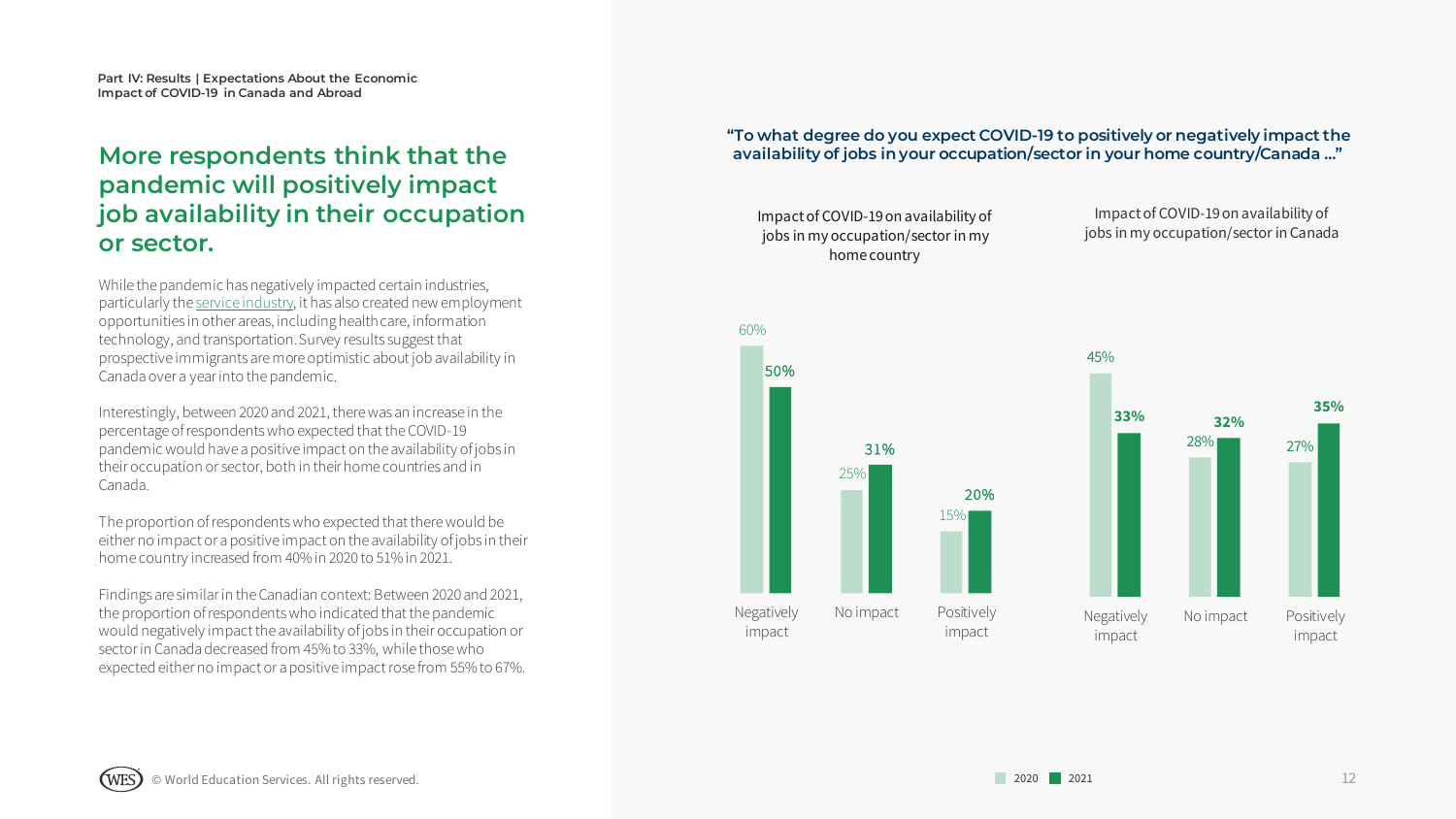## **IV. Results**

## Effects of Expectations on Interest in Immigrating

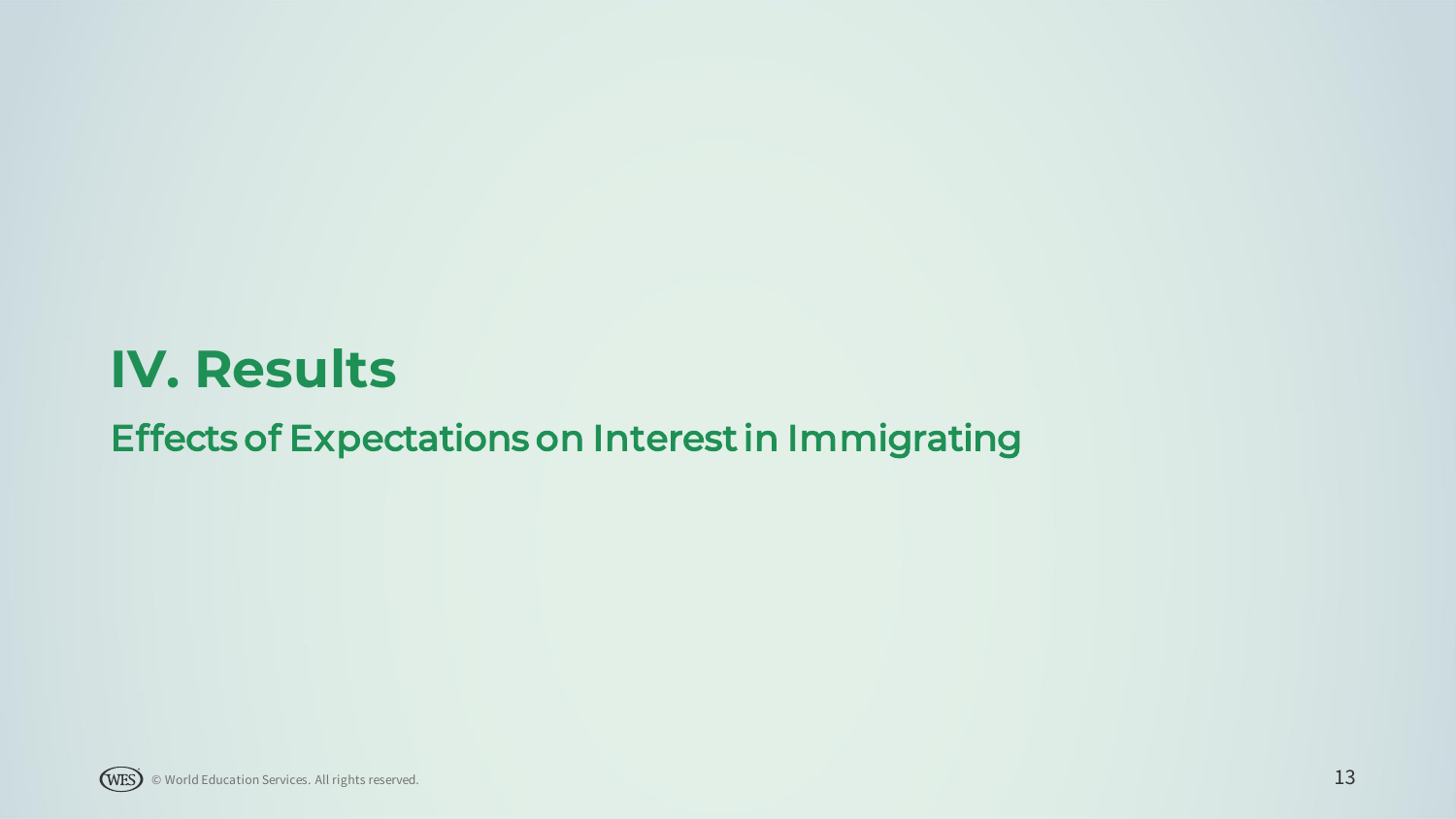#### **Overall interest in immigrating to Canada continues to be strong.**

As respondents are all individuals who have applied for a WES credential evaluation for immigration purposes, this survey assumes that respondents already have a certain level of interest in and intent to immigrate to Canada. As a result, responses of "no impact" are interpreted to mean "I was interested, and I continue to be interested."

Between 2020 and 2021, the proportion of respondents who indicated that the pandemic would have no impact on their immigration plans rose from 48.3% to 51.5%.

In both years, the proportion of respondents who indicated "no impact" or "more interested" was over 90%. These findings suggest that prospective immigrants to Canada remain motivated to pursue their immigration plans even in the face of added complexity and risk brought about by the pandemic.

However, taken together, the proportion of respondents who indicated that the pandemic would either have no impact or make them more interested in immigrating fell slightly, from 94.2% in 2020 to 92.5% in 2021 (a statistically significant difference).

**"How has COVID-19 influenced your interest in immigrating to Canada?"** 

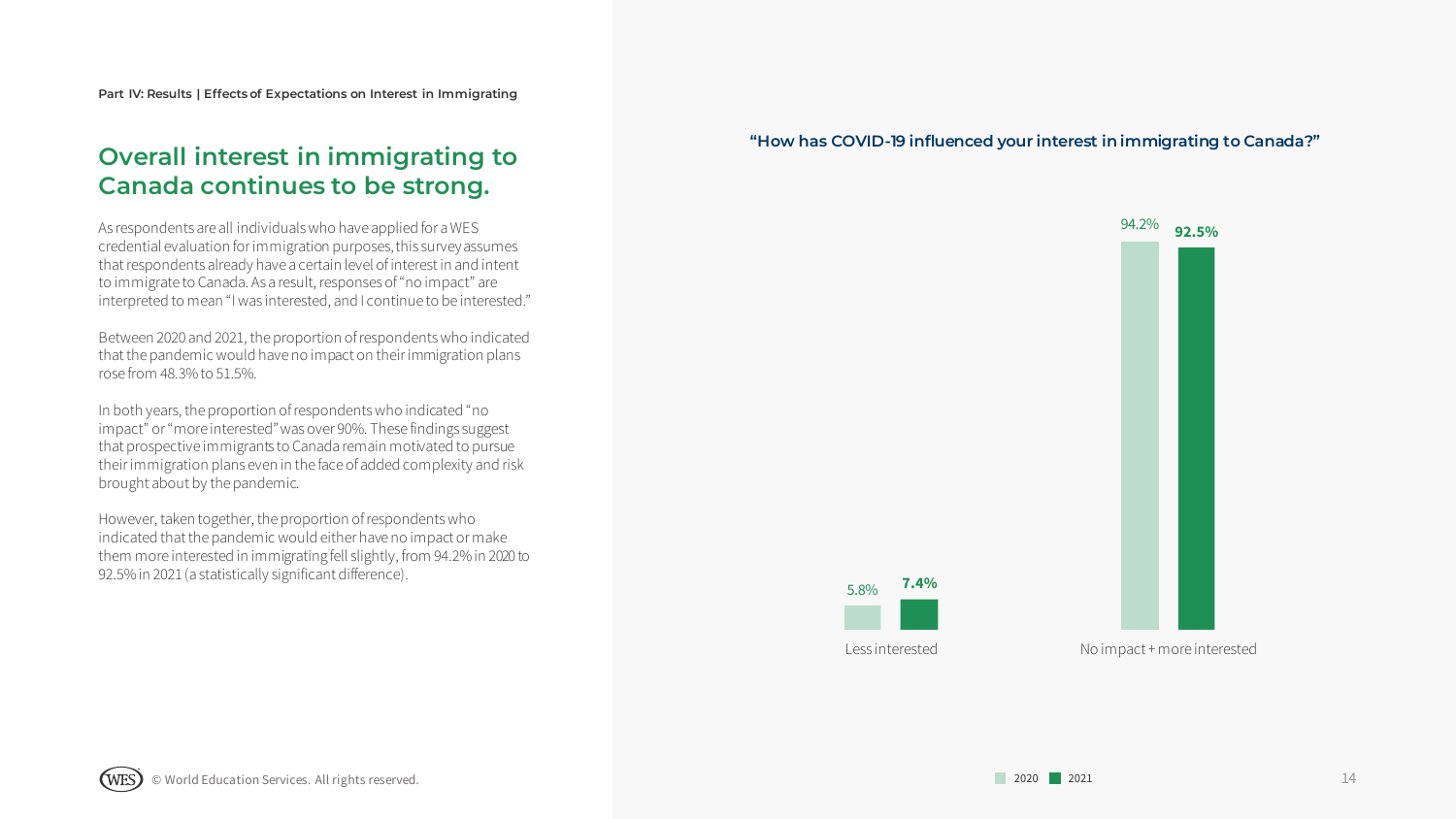### **Interest in immigrating from top source countries remains high.**

In both years, more than 84% of respondents residing in top source countries indicated that COVID-19 would either have no impact on their immigration plans or make them more interested.

In recent years, the Philippines has consistently been a top source country of immigrants, and interest in immigrating to Canada among Filipino respondents remains high. In both 2020 and 2021, over 70% were **more interested** in immigrating than they had been before the pandemic, and in both years over 95% reported either no impact or beingmore interested.

While overall interest remains high, it is notable that the percentage of respondents from Canada's top immigration source countries who reported being **less interested** in immigrating to Canada increased in 2021, including respondents from Nigeria, Pakistan, the United States, and Iran. \*

Interest in immigrating to Canada was also analyzed based on the country of citizenship of respondents, with similar findings. Further research is needed to better understand the reasons behind this reduced interest.

\* Top 10 source countries of permanent residents to Canada in 2019 included Syria, Eritrea, and South Korea. Because of the low number of survey respondents, these countries are not visualized here.

Source for top source countries: 2020 Annual Report to Parliament on Immigration

#### **"How has COVID-19 influenced your interest in immigrating to Canada?"**

Top source countries of immigrants to Canada (Country of Residence)



More interested and no impact on interest in immigrating to Canada





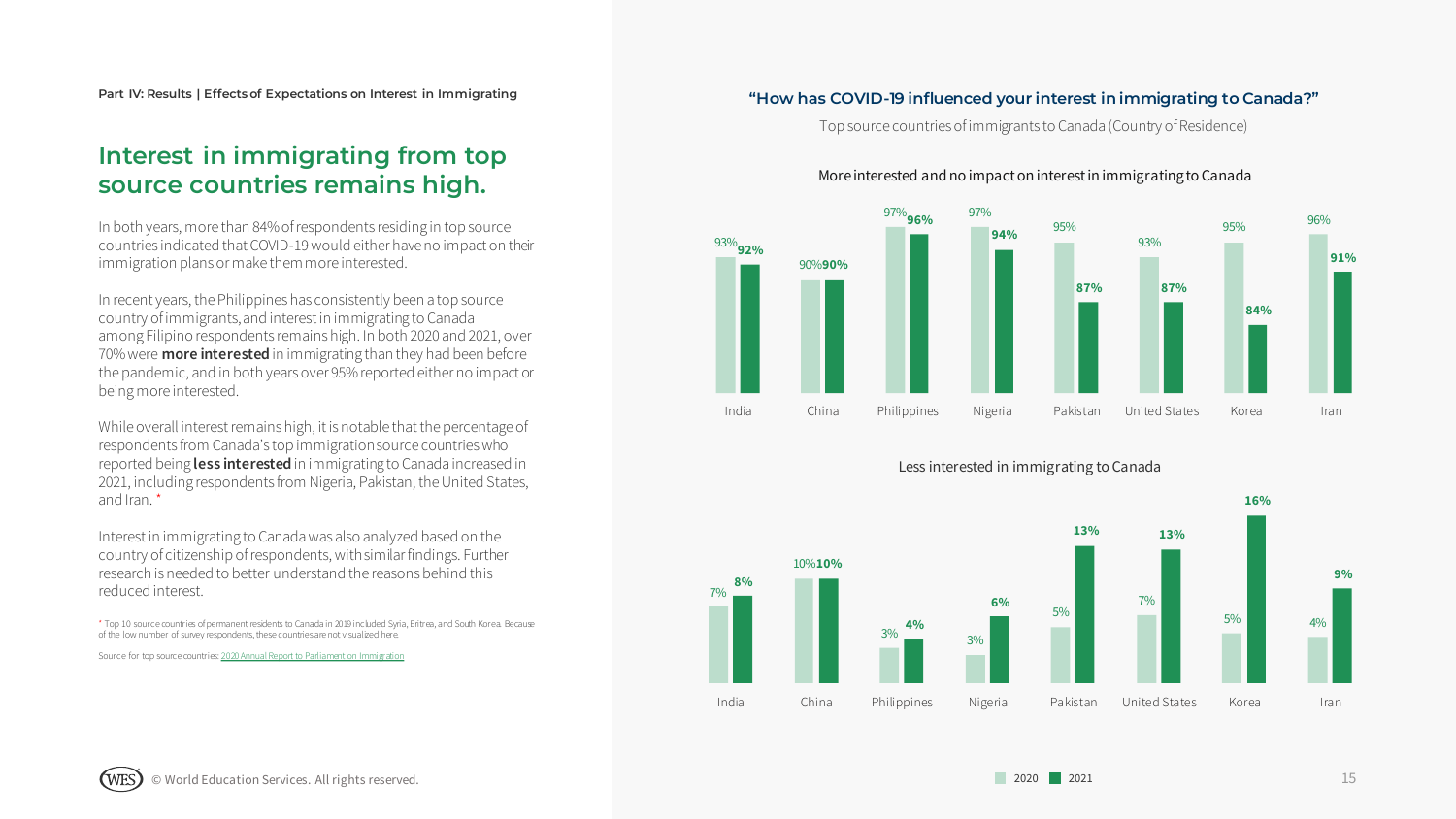### **There is little change in interest in immigrating to Canada on the part of respondents already living in the country as temporary residents.**

Between 2020 and 2021, the proportion of survey respondents already residing in Canada when they completed the survey increased from 9% to 12%, and the proportion of those in Canada on temporary work permits decreased from 77% to 71%.\*

While there was a 4% decrease (from 40% to 36%) between 2020 and 2021 in the proportion of in-Canada respondents who indicated greater interest in immigrating as a result of COVID-19, the proportion that indicated either "no impact" or "more interested" remained above 94% in both years.

These findings suggest that there continues to be a high level of interest in pursuing immigration and obtaining permanent residency on the part of individuals living in Canada with temporary resident status.

\* Permanent residents of Canada were disqualified from completing the survey and are not included in the above statistics or analysis.

#### **"How has COVID-19 influenced your interest in immigrating to Canada?"**

(for respondents already in Canada as temporary residents)

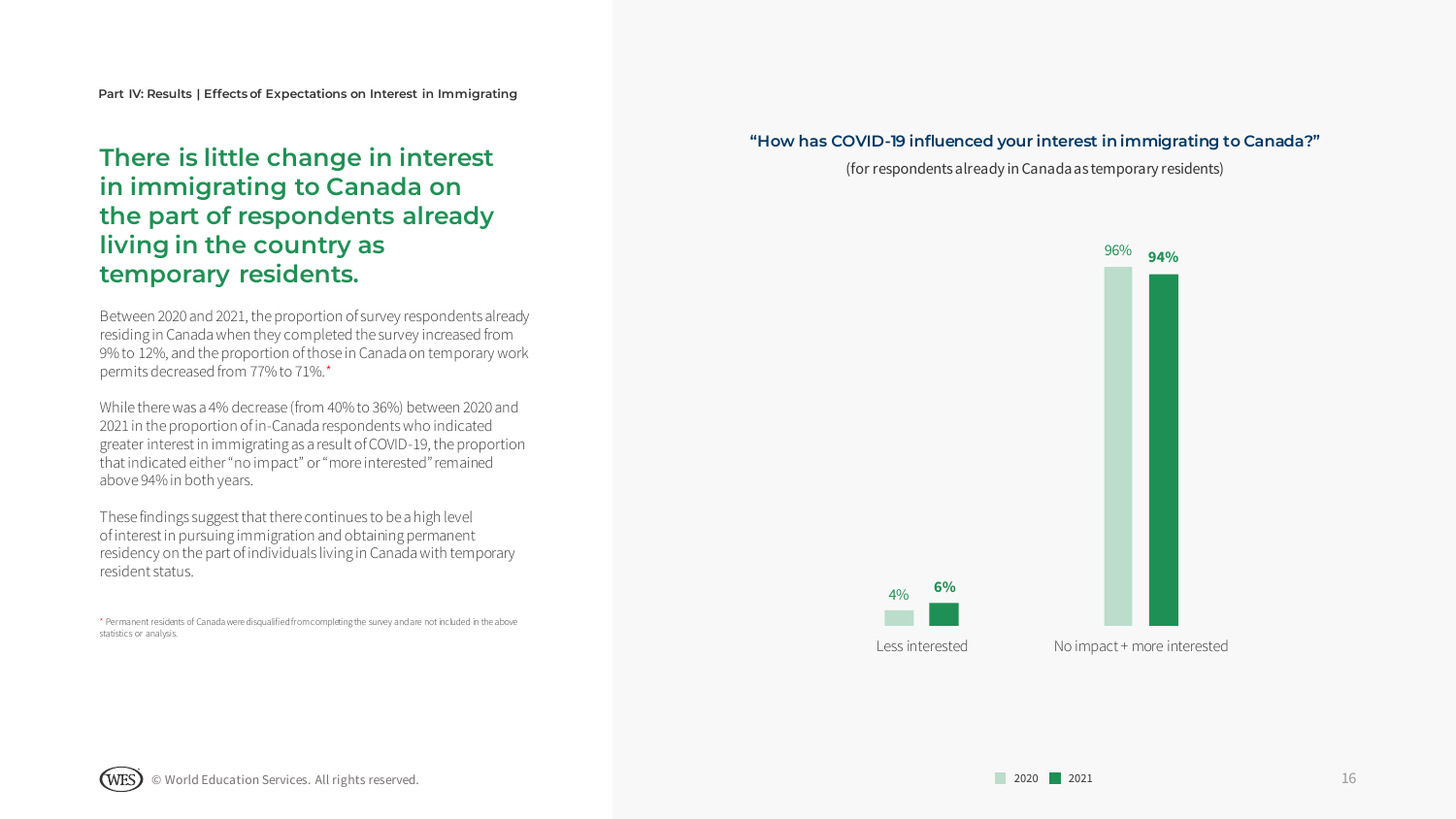## **A positive perception of the ability of the government and health care system in Canada to manage the pandemic is having a positive impact on interest in immigrating.**

Interest in immigrating to Canada remains high. Findings show that the overall perception of the country's COVID-19 response is positive, and that actions taken by the government and health care system to mitigate health impacts are an important factor in immigration plans:\*

**58%** of respondents were more interested in immigrating to Canada because of the ability of the government and health care system to manage the pandemic and care needs of COVID-19 patients

**47%** of respondents were more interested in immigrating to Canada because of vaccine availability and vaccination rates

**65%** of respondents indicated that even if there were high COVID-19 infection rates in Canada, it would have no impact on their interest in immigrating

\*Data are for 2021 only, this question was not included in the 2020 survey.



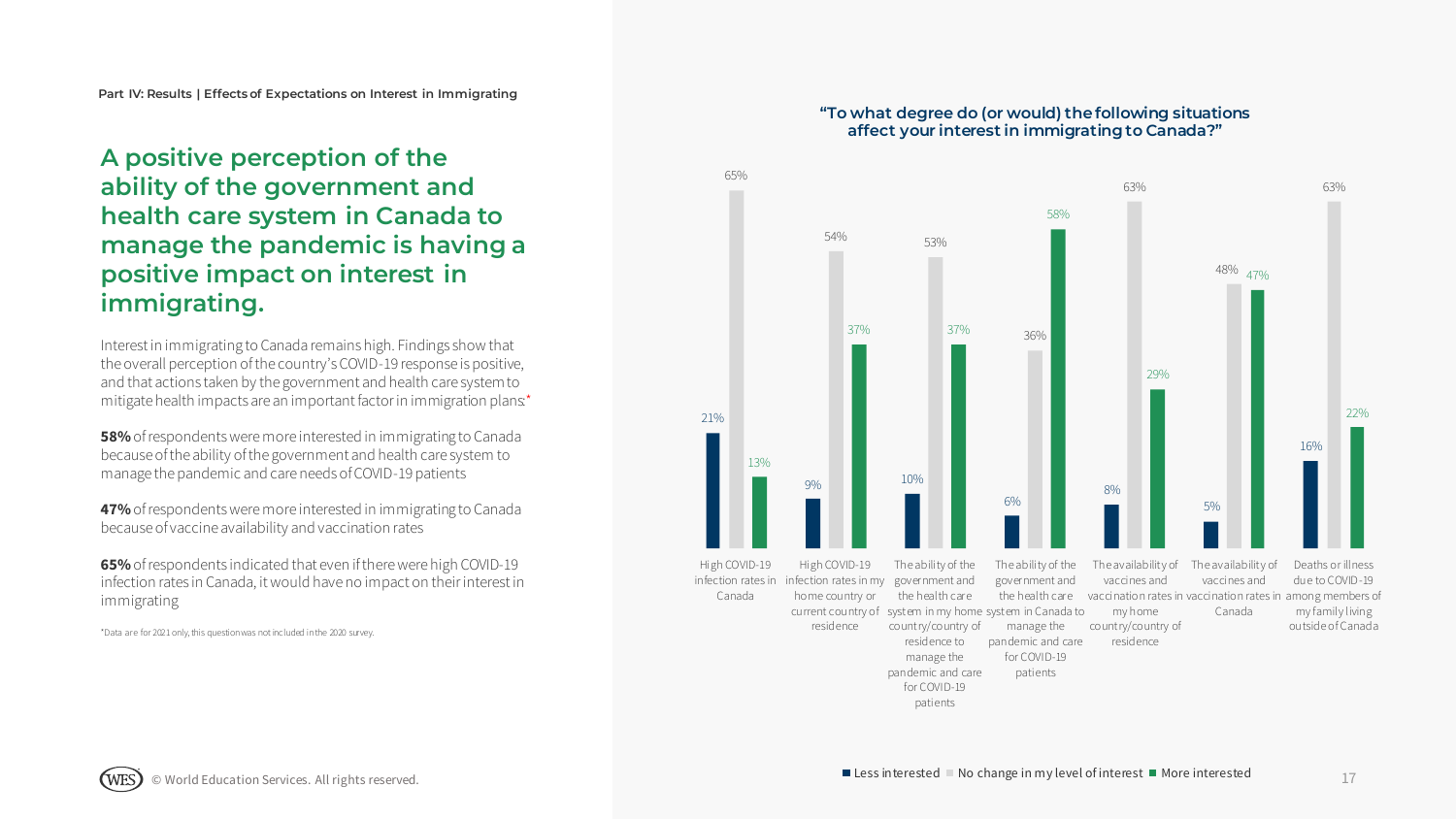## **More respondents say that personal and/or familial economic hardship would have no impact on their interest in immigrating to Canada.**

In fact, the proportion of respondents who indicated either no impact or more interested increased from 78% in 2020 to 82% in 2021.

Regarding immigration costs, the proportion of respondents who agreed that the pandemic would either negatively impact or have no impact on their ability to pay these costs decreased from 87% in 2020 to 82% in 2021.

These findings help to dispel the assumption that economic hardship would contribute to a decreased interest in immigrating to Canada. Even in the face of a reduced ability to pay immigration costs, interest in immigrating to Canada remains high.

**"To what degree would personal and/or familial economic hardship affect your interest in immigrating to Canada?"** 

**"To what degree do you expect COVID-19 to positively or negatively impact your ability to pay for the costs of immigrating to Canada?"** 



© World Education Services. All rights reserved. 18 and 18 and 18 and 18 and 18 and 18 and 18 and 18 and 18 and 18 and 18 and 18 and 18 and 18 and 18 and 18 and 18 and 18 and 18 and 18 and 18 and 18 and 18 and 18 and 18 a WES)

2020 2021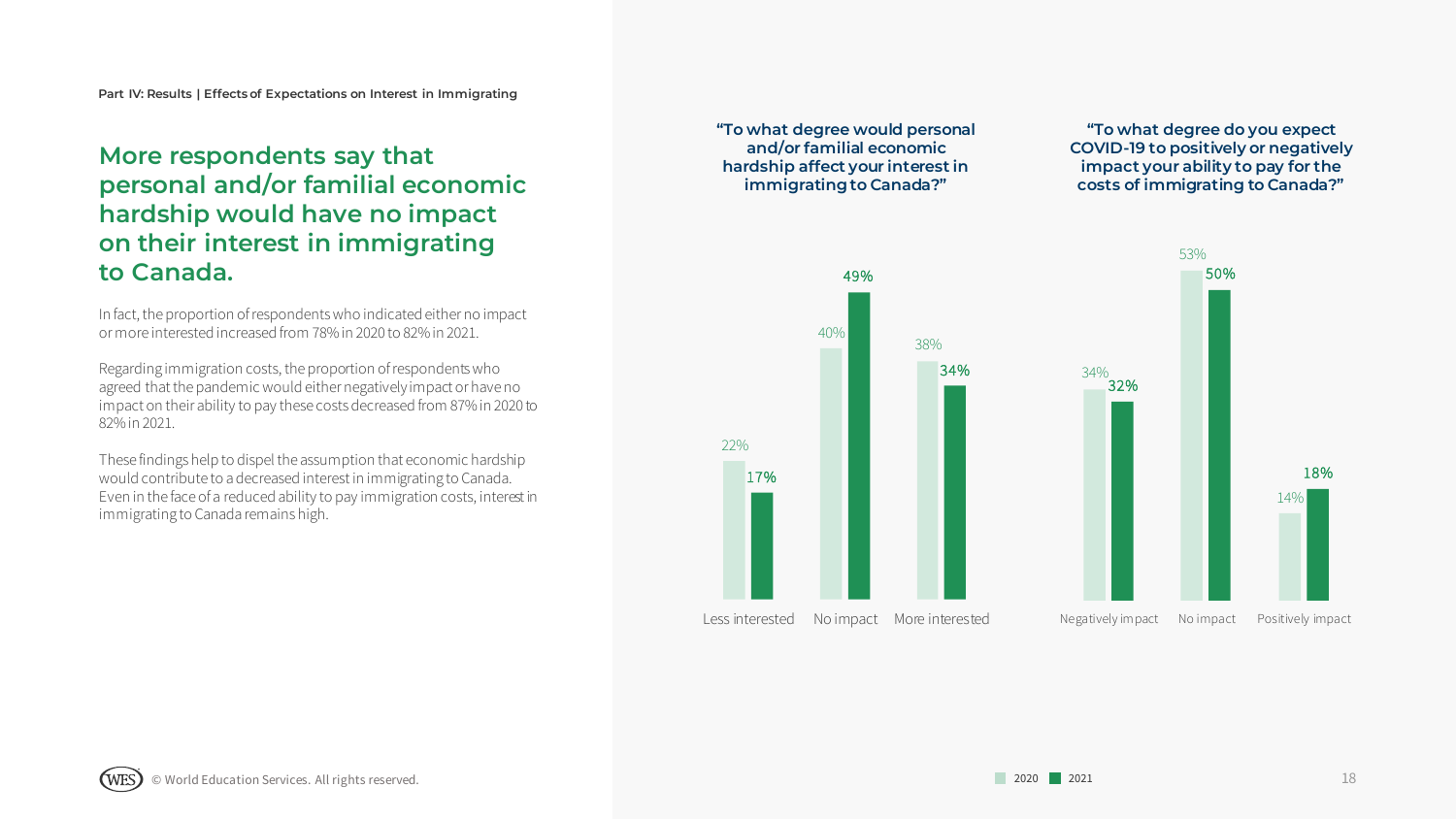## **Majority say an economic recession in Canada would have no impact on their interest in immigrating.**

The proportion indicating that an economic recession in Canada would have no impact on their interest in immigrating rose from 49% in 2020 to 60% in 2021.

Taken together, the proportion of respondents who indicated that an economic recession in Canada would either have no impact or make them more interested in immigrating rose from 69% to 74%.

Similarly, the proportion of respondents who said that an economic recession in their home country would have no impact on their immigration plans rose from 32% to 41%.

Once again, these findings offer evidence to suggest that interest in immigrating to Canada remains high because of a wide range of factors, and that the risk of economic recession is but one factor that influences immigration plans.

#### **"To what degree would an economic recession affect your interest in immigrating to Canada?"**

An economic recession in Canada

An economic recession in my home country

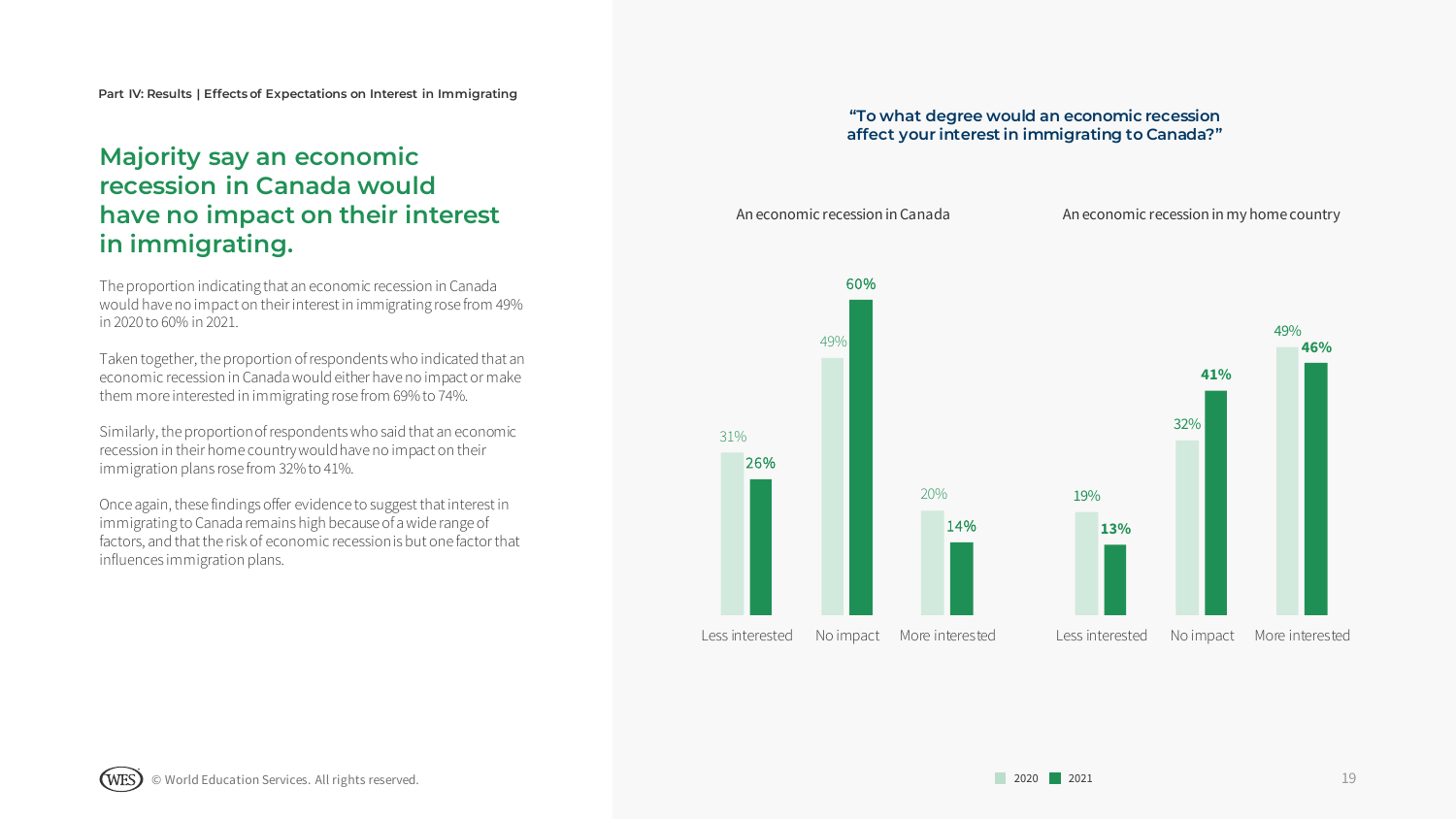## **More respondents say job availability will not impact their interest in immigrating to Canada.**

Job availability is often a key factor in immigration plans for economic immigrants, and so it is interesting to note that between 2020 and 2021 there was an increase in the proportion of respondents who indicated that a lower availability of jobs in their occupation or sector would have no impact on their immigration plans, considering job availability both in their home country (37% to 47%) and in Canada (48% to 59%).

The proportion that were less interested as a result of decreased job availability in their sector in Canada dropped from 31% in 2020 to 26% in 2021.

The proportion that were less interested as a result of decreased job availability in their sector in their home country dropped from 21% in 2020 to 14% in 2021, while the proportion that were either more interested or unimpacted grew from 79% to 85%.

These findings offer evidence that factors outside of job availability (for example, family ties, strength of health systems, and economic or labour market stability) continue to play an influentialrole in immigration plans.

#### **Top sectors of employment of respondents**



#### **"To what degree would a decrease of availability of jobs in your occupation / sector affect your interest in immigrating to Canada?"**



Decrease of availability of jobs in your occupation / sector in your home country

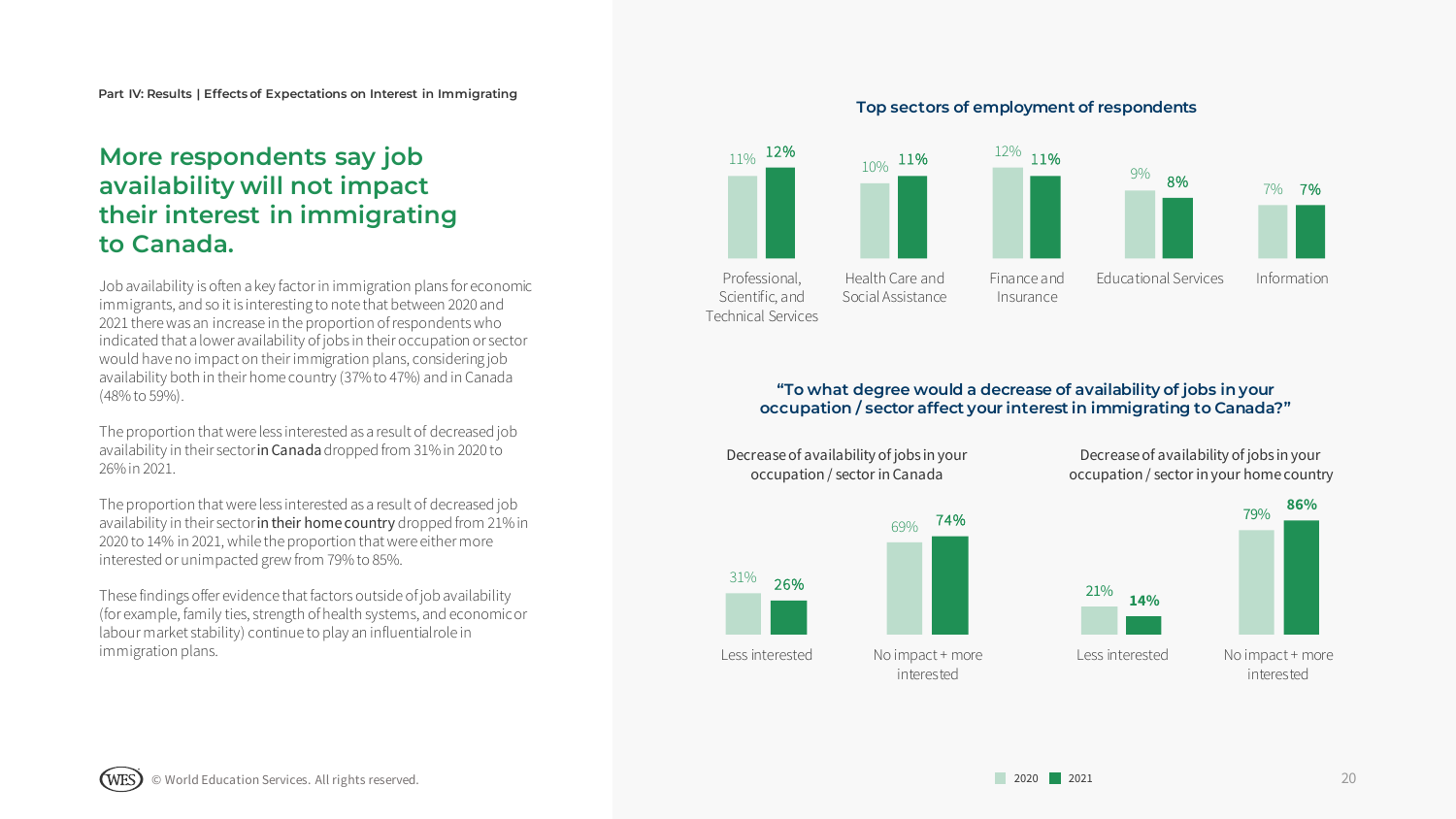### **People employed in health care and social assistance expect a positive impact on job availability.**

With the increased demand on health systems and social assistance due to the pandemic, it is reasonable that the proportion of respondents employed in these sectors who believed that the pandemic would positively impact job availability in Canada rose from 49% in 2020 to 57% in 2021.

This finding is interesting, given that in Canada there is evidence of significant skill underutilization of internationally educated health professionals (IEHPs) and that barriers to commensurate employment of IEHPs persist.

In both 2020 and 2021, respondents employed or recently employed in the health care and social assistance sectors felt that the availability of jobs in their sector in Canada had been positively impacted by COVID-19, whereas it had been more negatively impacted in their home country.

#### **"To what degree do you expect COVID-19 to positively or negatively impact the availability of jobs in your occupation/sector in your home country / Canada?"**



© World Education Services. All rights reserved. 21 WES)

2021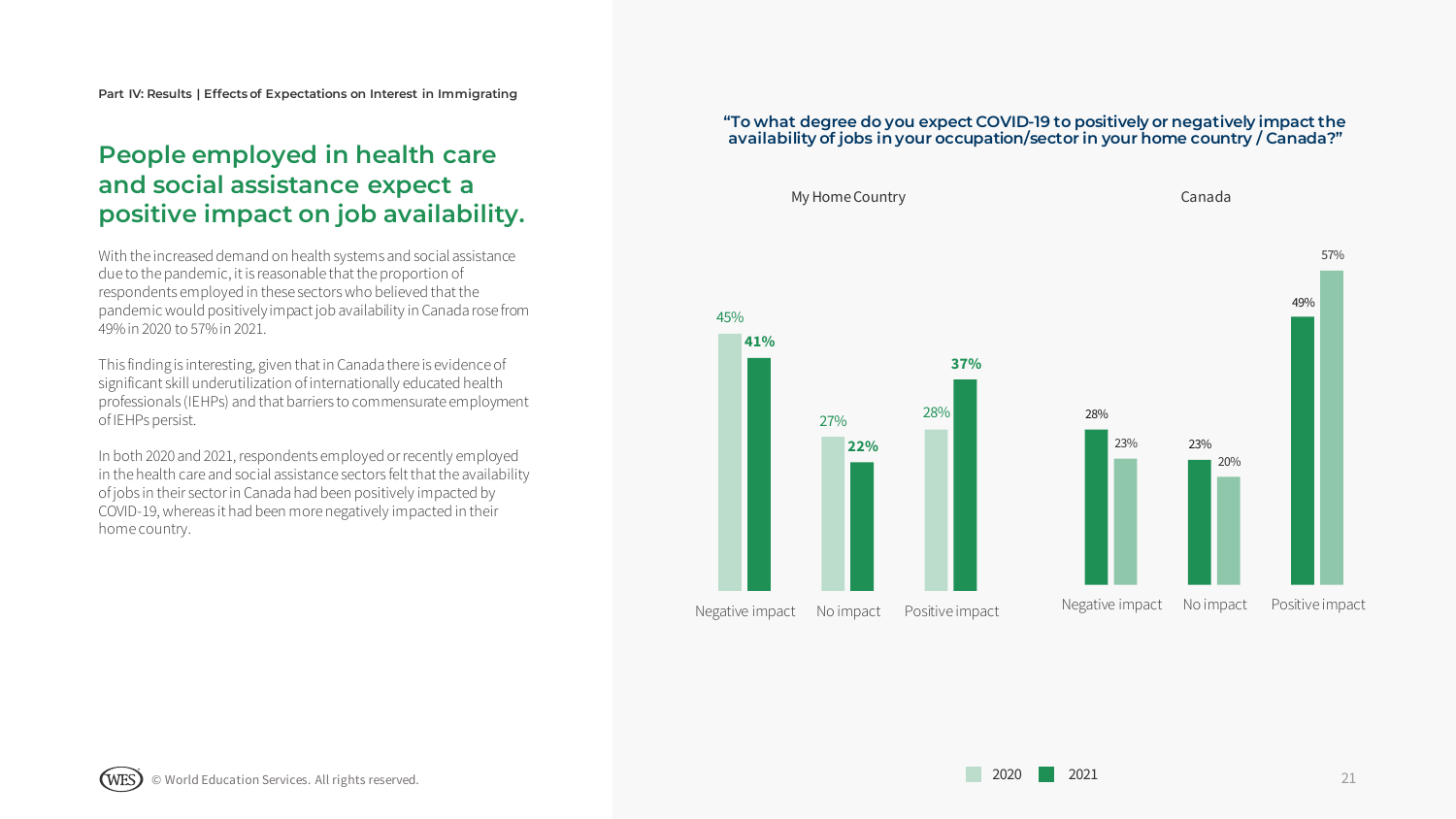## **Between 2020 and 2021, the pandemic has decreased as a factor in delaying immigration plans.**

The proportion of respondents who indicated that they were likely to delay immigration to Canada to a future date fell from 35% in 2020 to 21% in 2021, while the proportion of respondents who indicated they were unlikely to delay immigrating to a future date because of the pandemic rose from 56% in 2020 to 69% in 2021.

These findings are unsurprising – over time, the impact of thepandemic has become clearer, and people have a better understanding of the implications and risks.

A smaller proportion of respondents indicated that they were likely to remain in or return to their home country for the foreseeable future, decreasing from 25% in 2020 to 22% in 2021.

There was an increase in the percentage of prospective immigrants who indicated that they were likely to immigrate to a country other than Canada as a result of the pandemic; the proportion rose from 13% in 2020 to 22% in 2021. This is an interesting finding and represents a potential area for further research into the factors driving this change.

#### **"As a result of COVID-19, how likely are you to consider the following?"**

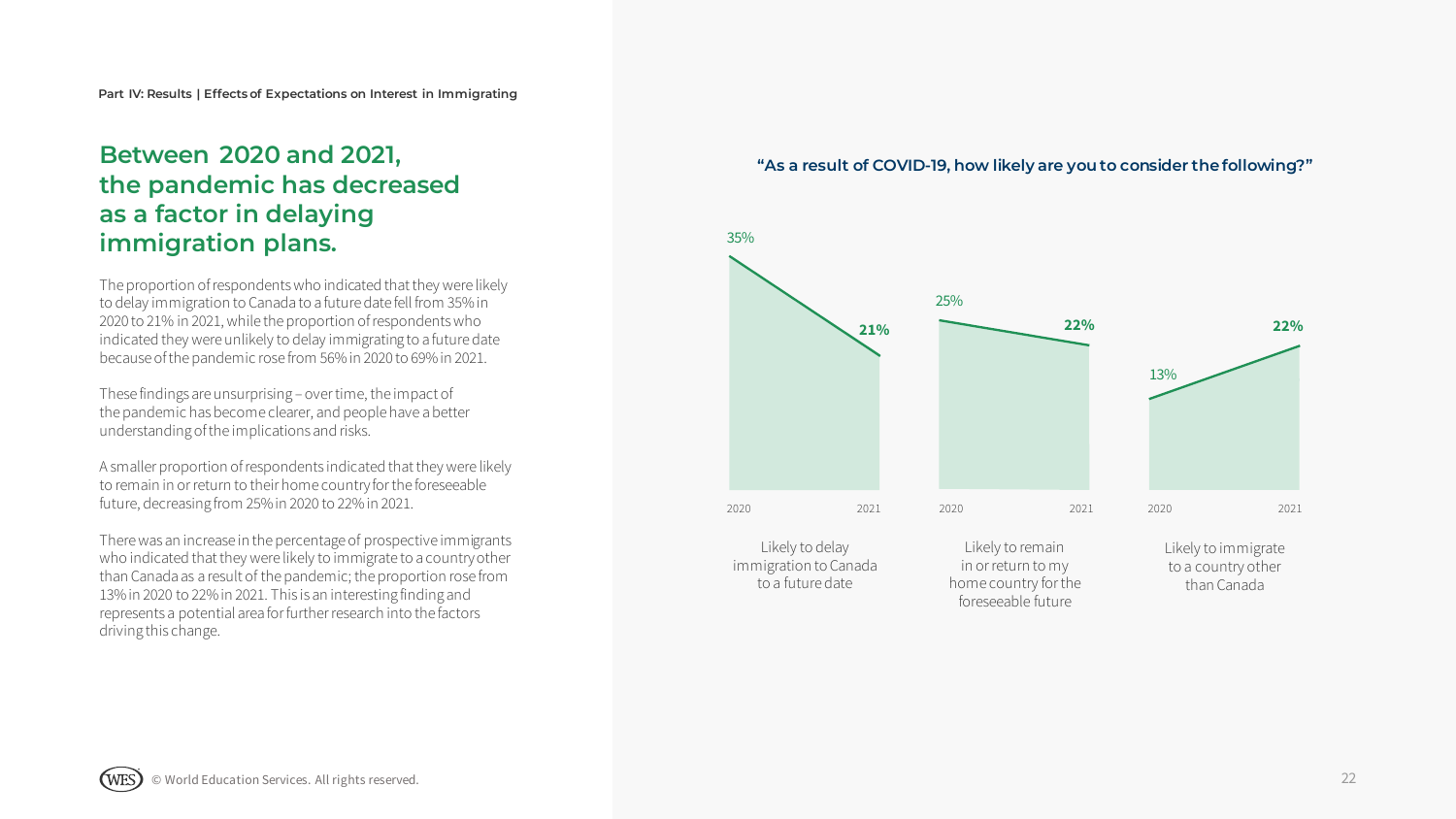#### **Top factors for reduced interest in immigrating among those considering delay.**

In both 2020 and 2021, some prospective immigrants indicated that they were considering the possibility of delaying their immigration plans because of issues related to the pandemic. Of those considering a delay, a significant percentage continued to be concerned with:

- Travel restrictions that make international mobility more difficult
- Significant increases in IRCC processing times
- A decrease in the number of jobs in their occupation or sector in Canada

On the other hand, the proportion of respondents who were considering a delay because of the risk of an economic recession in Canada fell substantially, from 43% to 30%, indicating lower perceptions of risk to the economy over one year into the pandemic.

As vaccination rates have increased globally, and the transportation industry, including airlines, has enhanced its health and safety protocols, the risk of contracting COVID-19 while en route to Canada has decreased significantly as a factor for reduced interest in immigrating (from 39% in 2020 to 23% in 2021).

#### **Top factors for reduced interest in immigration for those considering delay**

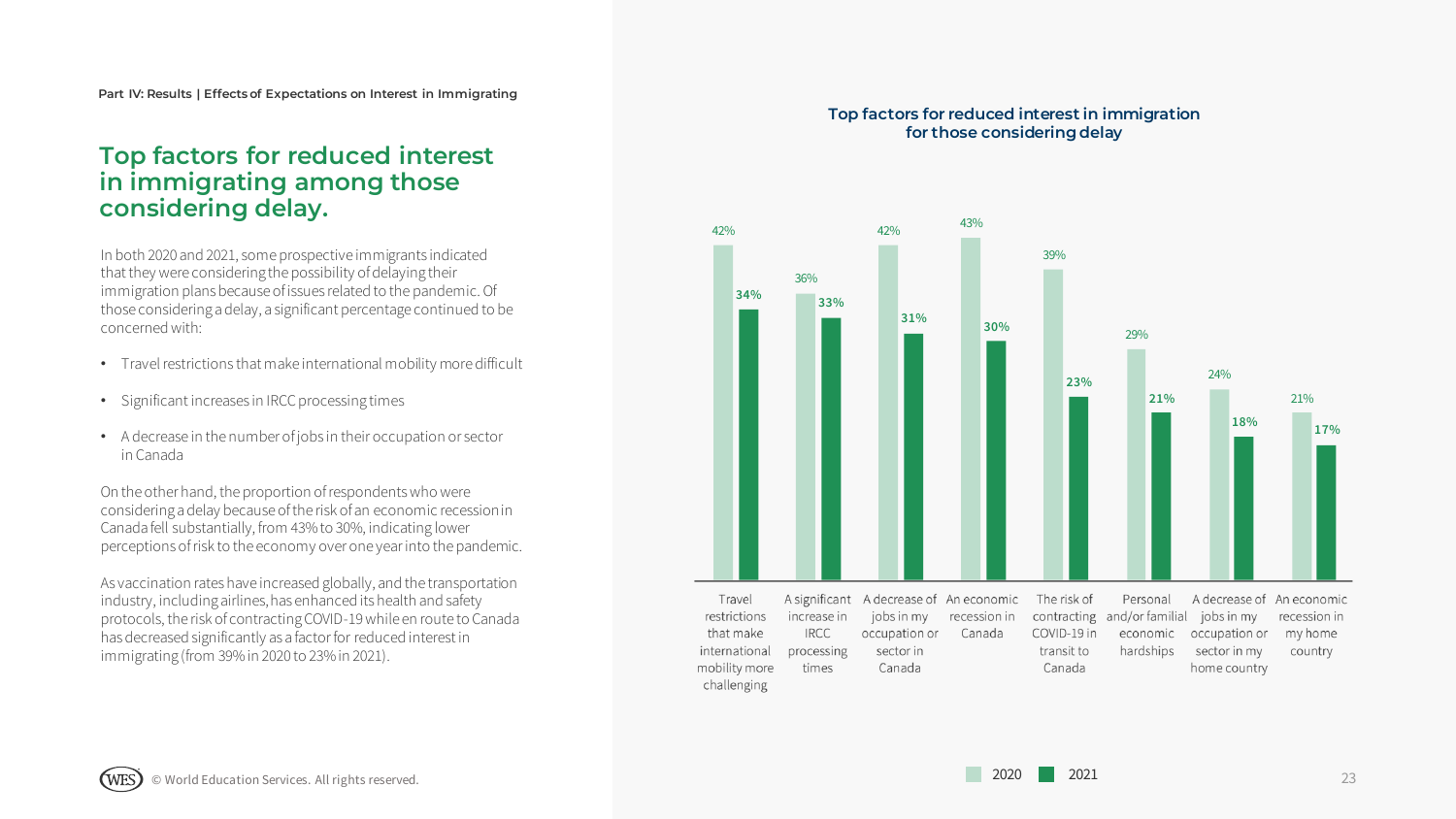### **More respondents believe the pandemic will have an impact on the degree to which Canadian society is welcoming to immigrants.**

Given the documented rise in reports of xenophobia and racism, specifically anti-Asian racism, over the course of the pandemic, this survey sought to test the assumption that we would see an increase in the proportion of respondents who expected the pandemic to negatively affect the openness or welcoming attitude of Canadian society.

Interestingly, respondents remain relatively divided over the impact of the pandemic on the attitude of Canadian society toward immigrants; slightly fewer respondents between 2020 and 2021 expected it to have a negative or very negative impact (from 36% in 2020 to 32% in 2021), while 6% more expected the impact to be either positive or very positive (from 32% in 2020 to 38% in 2021).\*

\* The 2020 survey asked respondents about "the openness of Canadian society to immigrants," whereas the 2021 survey asked about "the degree to which Canadian society is welcoming to immigrants."

#### **"To what degree do you expect COVID-19 to positively or negatively affect the degree to which Canadian society is welcoming to immigrants?" \***



WES)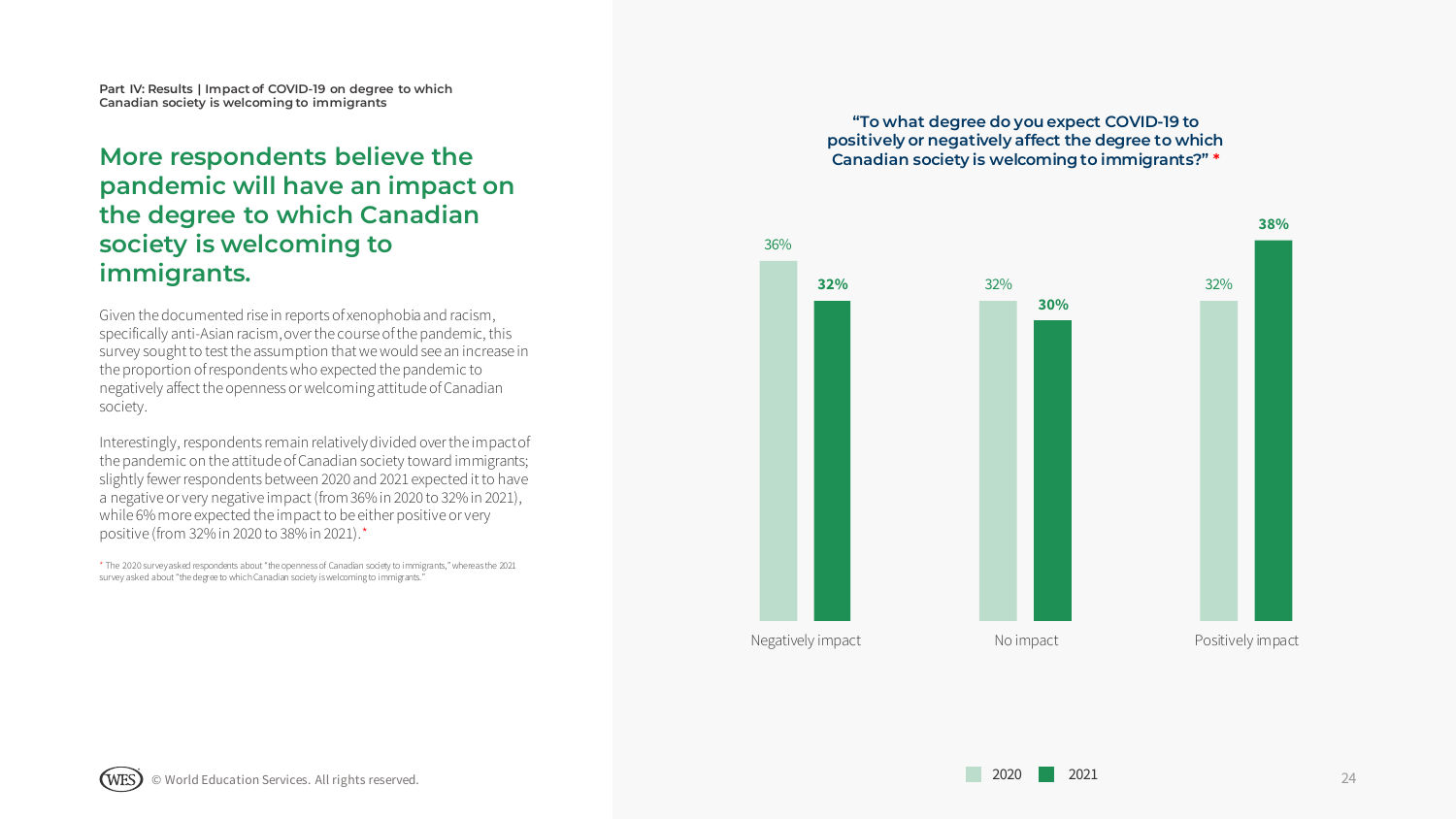# <span id="page-24-0"></span>**V. Appendix**

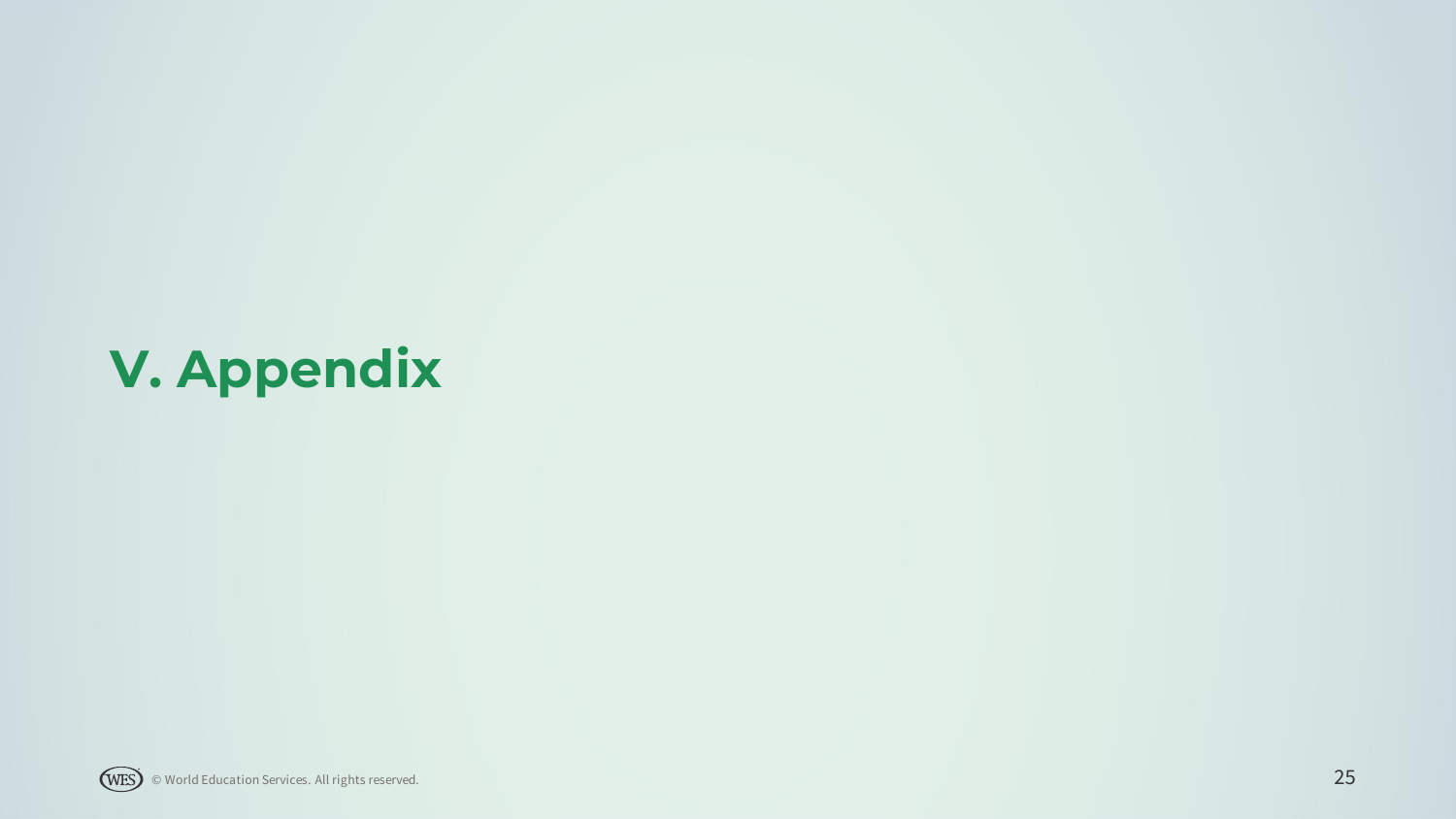## **Methodology**

- **Sampling method:** Stratified random sampling
- **No incentive offered**
- **Reporting:**
	- Some incomplete but valid responses were included in the analysis.
	- Percentages may not add up to 100% due to rounding.
- **Questionnaire:** Based on survey logic, each respondent answered between 12 and 16 questions.
- "Not applicable" responses were excluded from the analysis. Percentages have been recalculated to reflect this change for all graphs in this report.
- All 5-point scales were collapsed to 3-point scales for graphs presented in this report. "Positively Impact" combines "Very Positively Impact" and "Positively Impact." "Negatively Impact" combines "Very Negatively Impact" and "Negatively Impact."
- Respondents with permanent residency in Canada were disqualified from the survey and not included in analysis.
- [Analysis in the 2020 "Trend Report: Canada's Appeal to](https://knowledge.wes.org/canada-report-immigration-trends-canadas-appeal-to-prospective-immigrants-in-the-face-of-covid-19.html)  Prospective Immigrants in the Face of COVID-19" excluded in-Canada respondents (n = 1,236). This year's comparative report includes these 1,236 respondents as part of the 2020 total responses/valid responses.

## **Survey Metrics**

|                                | 2020                 | 2021                          |
|--------------------------------|----------------------|-------------------------------|
| <b>Data collection periods</b> | August 17 - 26, 2020 | August 25 - September 6, 2021 |
| <b>Total invitations</b>       | 213,172              | 210,264                       |
| <b>Total responses</b>         | 17,688               | 18,532                        |
| <b>Response rate</b>           | 8.3%                 | 9%                            |
| <b>Valid responses</b>         | 13,953               | 13,138                        |
| <b>Completion rate</b>         | 79%                  | 71%                           |